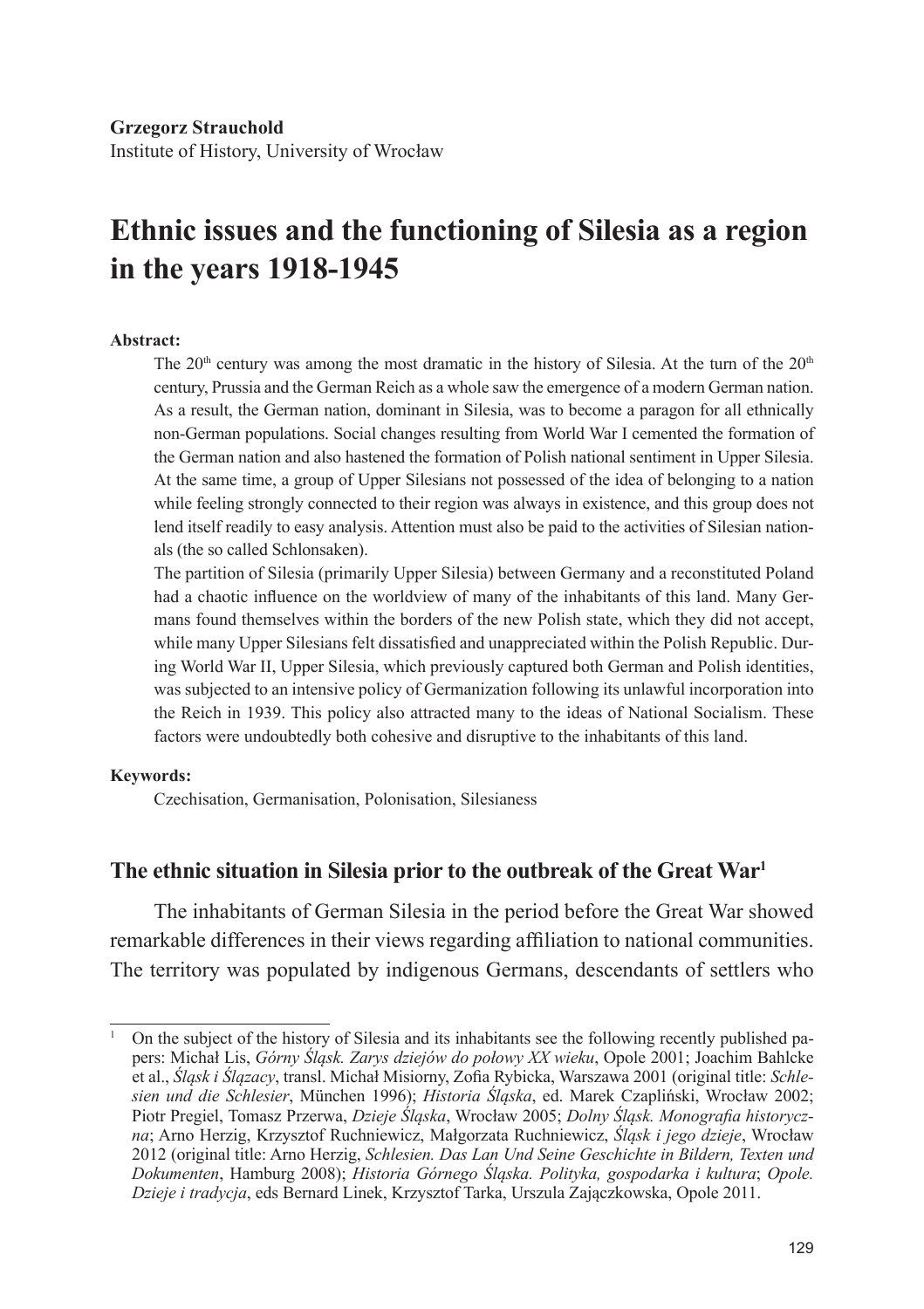had come there as early as the Middle Ages. In Lower Silesia, indigenous Germans made up a predominate portion of the total population.

Throughout the late modern period they had a sense of national connection with their compatriots inhabiting historically German territories. These feelings had been intensifying throughout the  $19<sup>th</sup>$  century alongside the formation of the modern German nation<sup>2</sup>. That is what led to integration between the Silesian Germans and the remaining German-speaking groups that were residing in the territory of the unifying Germany.

At the same time, when the German territories were unified 'by fire and sword' in 1871 by Prussia and 'little Germany' as it was known, was born, a several-decades-long process of rallying the German people around their new ideological homeland began, as personified by the Protestant Hohenzollerns. This process started from the moment of Habsburg Silesia's incorporation into the Prussian state in the mid-18<sup>th</sup> century and was virtually completed in the closing decades of the  $19<sup>th</sup>$ century in Protestant Lower Silesia<sup>3</sup>.

The situation in Upper Silesia where the majority of the population was Catholic was quite different. This group was largely influenced by the Centre Party, which did not act against the state of the Hohenzollerns, as a political subject, but which nonetheless frequently remained in long-term opposition to Prussian political elites. Upper Silesian Catholics, who were devoid of a sense of German nationality, began to consolidate around this party. What is more, they were seeking the Party's support against Berlin's pro-Germanisation policy to develop a uniform German nation within the boundaries of the Reich. This therefore continued at least up until the close of the 19<sup>th</sup> century a process of disintegration, which was in addition, destructive for the state's unification policy.

At the same time the inhabitants of both parts of Silesia who were German by conviction included Germans who were of Slavonic origin but who underwent a centuries-long process of voluntary assimilation. Their attitude mirrored that of the direct descendants of German settlers.

At the outset of the  $19<sup>th</sup>$  century it was hard to estimate the number of people of Slavonic descent who had only recently developed their sense of German nationality. Several reasons lay at the root of them doing so. This was the result of a conscious

<sup>2</sup> Cf. the extensive chapter entitled 'Problem tożsamości narodowej na ziemiach niemieckich w XIX w. i pierwszym trzydziestoleciu XX w.', in: Joanna Nowosielska-Sobel, *Od ziemi rodzinnej ku ojczyźnie ideologicznej. Ruch ochrony stron ojczystych (Heimatschutz) ze szczególnym uwzględnieniem Śląska (1871-1933)*, Wrocław 2013, pp. 35-131.

<sup>3</sup> Cf. Heinrich August Winkler, *Długa droga na Zachód*, vol. 1: *Dzieje Niemiec 1806-1933*, Wrocław 2007 (orig.: *Der Lange Weg nach Westen*, Band 1: *Deutsche Geschichte vom Ende des Alten Reiches bis zum Untergang der Weimarer Republik*, München 2005), chapters 5. and 6., pp. 205-353.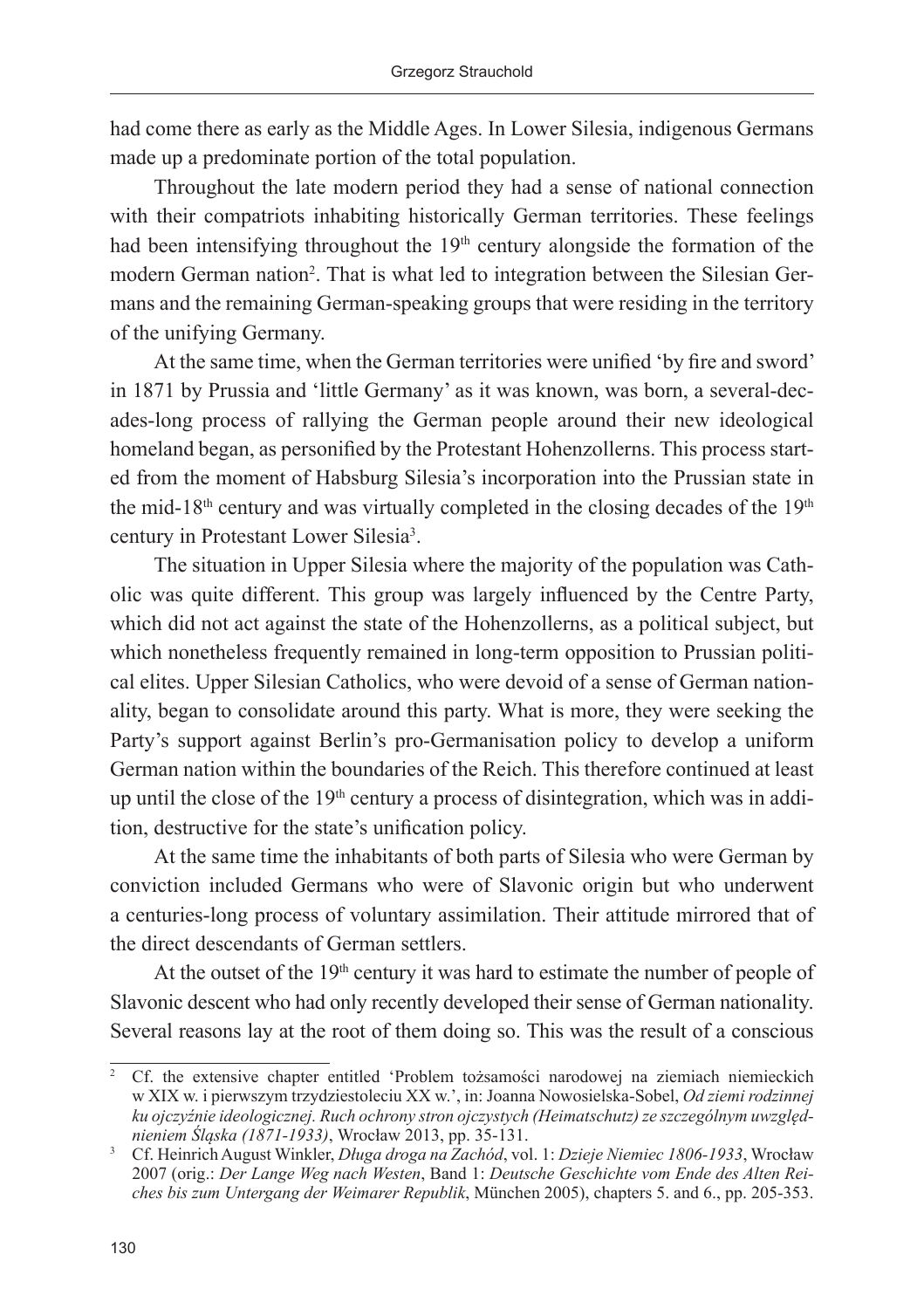and intensive Germanisation policy conducted by the Prussian (and German) state, as well as conscious, opportunistic decisions made with the intention of secure for oneself an easier career. This was the result of independent processes of assimilation, where the attractiveness of the German culture and civilisation made part of Slavonic Silesians draw closer to the German nation. Nonetheless, independently of the aforementioned reasons (which naturally occurred in various combinations) these people identified themselves-when it came both to words and deeds (i.e. election choices) with the German nation. Therefore from the German point of view the aforementioned intentions were a factor which both attracted people to 'Germanness' and at the same time drew them away from their indigenous, Slavonic 'Silesianness'.

Just prior to the First World War a relatively large group of newly-arrived immigrant German specialists, officials, industrial managers, bank officials etc. lived in the Silesian territories – which was particularly conspicuous in Upper Silesia. This community constituted another component of the German Silesian ethnic group and their conduct was typical for other German inhabitants of this territory. What is more, they fully identified themselves with their German ideological homeland as personified by the dynasty of Hohenzollerns that ruled both in Prussia and in the German Reich.

In (mostly Upper) Silesia these were the Slavs that constituted the majority of the population<sup>4</sup>. Nonetheless, I would like to highlight that such an ethnic origin cannot be automatically regarded as tantamount to Polish nationality. Silesia (mainly Upper) provides us with an excellent example to support the aforementioned statement. The majority of Silesians of Slavonic origin who inhabited this region were characterized by wavering views on the subject of their nationality. Moreover the boundaries of their affiliation to one or another nationality were fuzzy and are difficult to precisely define. When it comes to this particularly large group – whose actual size is hard to estimate – it is even difficult to determine the shape of their views connected with the issue of national affiliation; these people, throughout their history, particularly for reasons of their plebeian background and the fact that they resided on the outskirts of the Habsburg state, and later the Kingdom of Prussia, had no opportunity whatsoever to form an opinion in this respect. Connected by a local, small-scale rural culture (transplanted to the industrial cities they migrated to in search of work) they were first and foremost characterized by their sense of being Silesian. And this quality – with the exception of certain groups – was at the

<sup>4</sup> A great deal of literature has been devoted to this issue. Cf.: *Śląsk – etniczno-kulturowa wspólnota i różnorodność*, ed. Barbara Bazielich, Wrocław 1995. Papers included in this study refer also to ethnic aspects.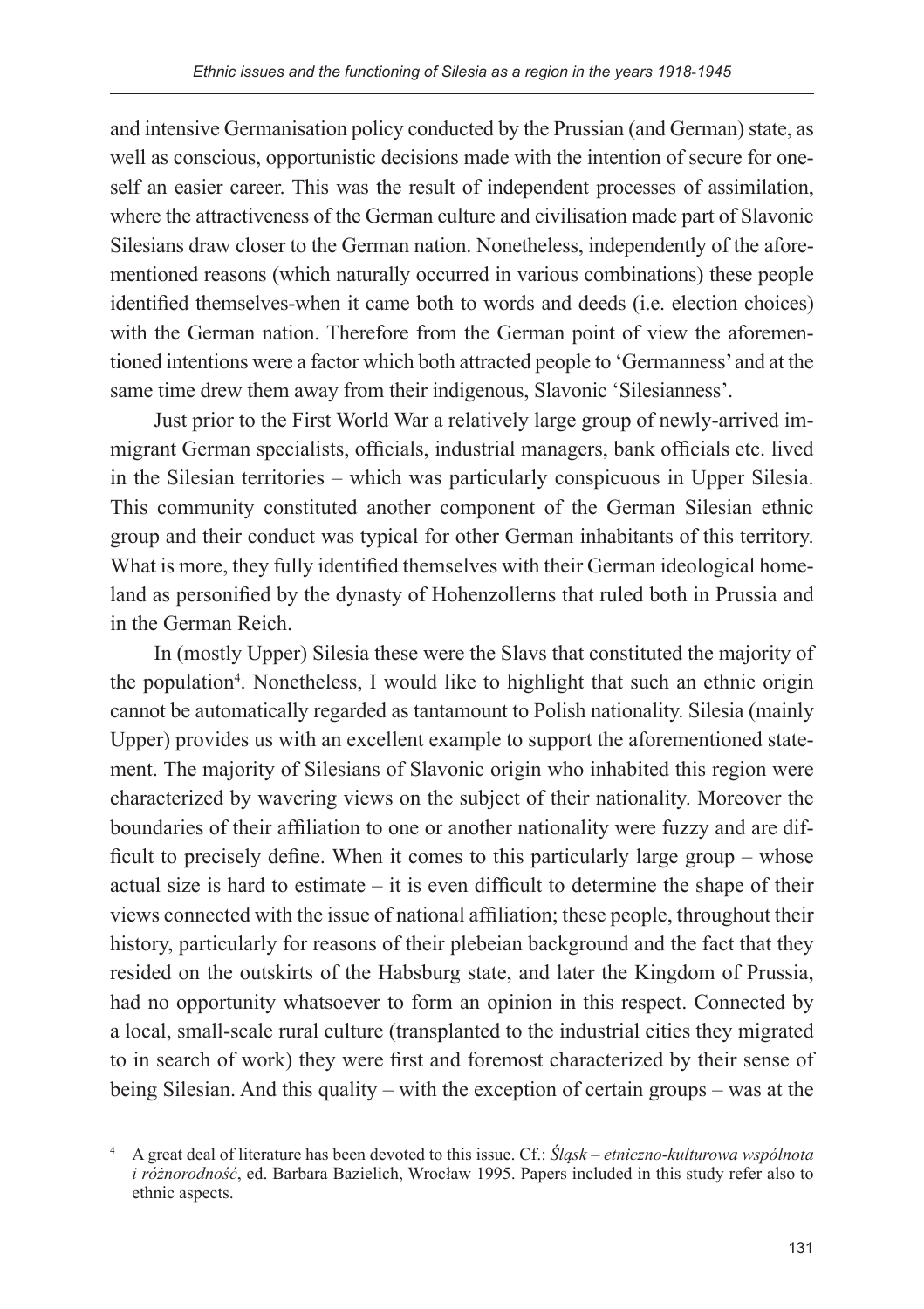time not yet coupled with a sense of being part of a Silesian nation in the modern sense of this expression. Both this ethnic and ethnographic majority was no doubt ready to be endowed with nationality. Its attitude towards the German nation, which reigned in Silesia up until 1919 were dependent on the nation-building taking place at that time and industrialization-related processes, as well as on the force of Prussian (and also German) statehood. Hence, in the case of these people, it would be difficult to determine the principal processes which attracted or drew them away from 'Germanness'. At the same time it is important to notice that the adoption of certain national attitudes constituted a disintegrating factor for the local, deeplyrooted communities. Yet, what needs to be underscored here is that there, in fact, hardly existed only one local Silesian community. People focused on their Catholic faith, which they regarded as a universal, traditional system of moral values. In their everyday life however they focused on their immediate surroundings. They cultivated local occupations, customs and dialects. Very many of them saw the region of their residence as their most important point of reference. When it comes to Upper Silesia the situation of the people of the region was very complex<sup>5</sup>.

What should, however, be pointed out once more is that this was – excluding a small group of Slavonic Protestants from nearby Namysłów (Namslau) – an entirely Catholic population. Religious affiliation determined the behaviour of the indigenous Silesians even much later and came to the surface even in the early years of Nazi rule in Germany.

The territory of Upper Silesia was also inhabited by a small group (difficult to precisely define), which was characterized by a sense of belonging to the Polish nation<sup>6</sup>. Over time such attitudes were adopted by successive members of the local Silesian community. These phenomena were connected with the national revival in the period of the Spring of Nations (1848/49). In the Russian, Prussian and Austrian Partition, which at the close of the 18<sup>th</sup> century extended to the territories of the former Commonwealth of Poland, in the second half of the 19<sup>th</sup> century concepts of 'rebuilding' Polish independence emerged. They aimed not only to regain at least part of the late Commonwealth territories but also to extend the newly reborn state by territories which were not included in the partitions but inhabited by ethnically

<sup>5</sup> Cf. on the subject of the region's role: Heidi Hein, *Region jako punkt wyjścia do badań nad kwestiami narodowymi. Znaczenie mitów, symboli, rytuałów i kultów*, [in:] *Górny Śląsk wyobrażony*, pp. 36-51. When it comes to discourse on the subject of factors which integrated and disintegrated regional communities in this territory cf. also: Piotr Madajczyk, *Obcość jako wyznacznik*, pp. 109- 122 and previous chapter in this book written by Tomasz Przerwa, *Social structure and social groups in the processes of integration and disintegration of Silesia as a region (1918-1945)*.

<sup>6</sup> Ryszard Kaczmarek, *Ludzie – stosunki demograficzne, struktura społeczna, podziały wyznaniowe, etniczne i narodowościowe*, [in:] *Historia Górnego Śląska*, pp. 39-56.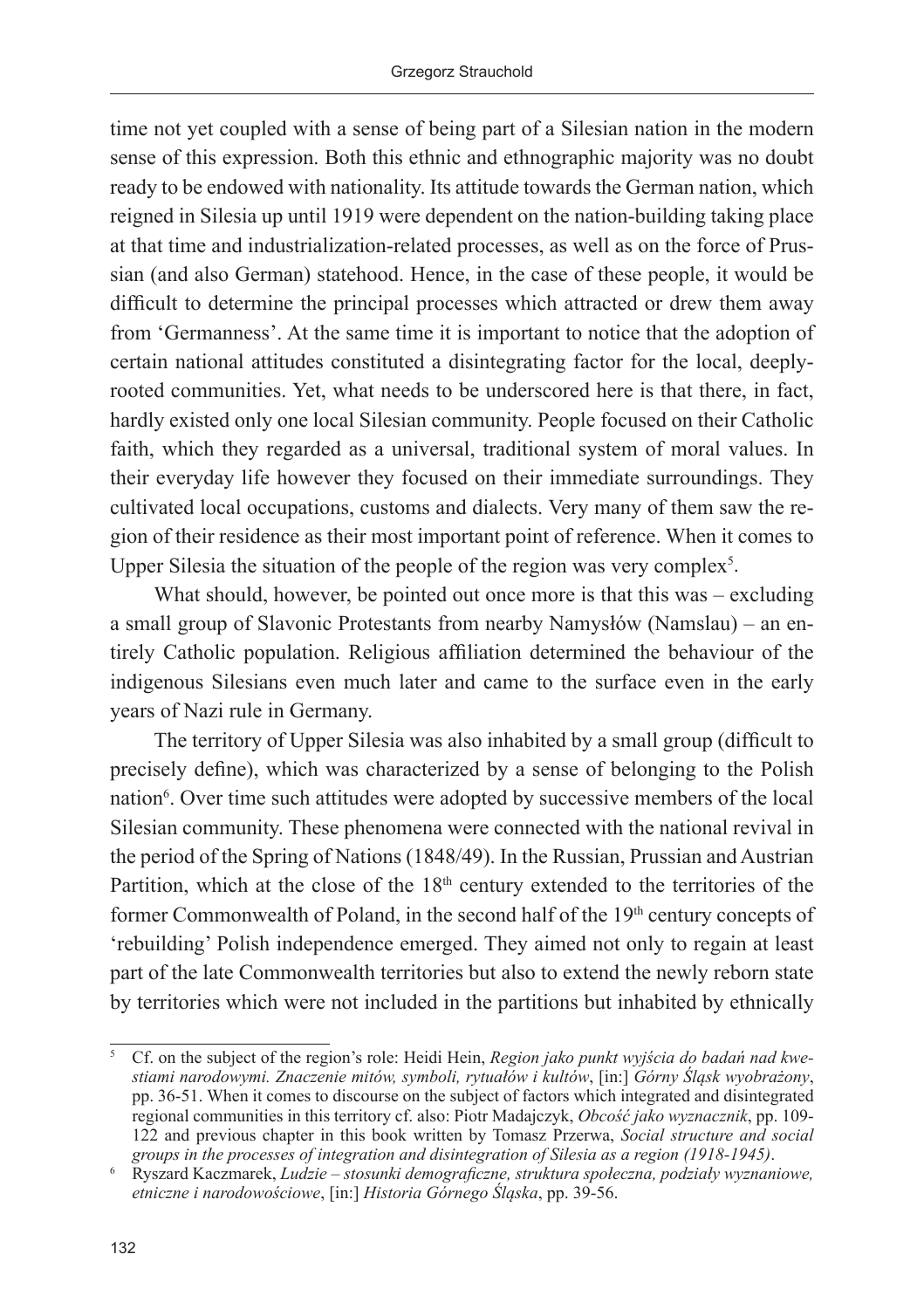Polish communities. It was Prussian Upper Silesia that was basically considered to be such a territory<sup>7</sup>. And it was on this territory that the Polonisation campaign, as it became known, was conducted by Józef Lompa and Karol Miarka. The native Upper Silesian activist<sup>8</sup> Wojciech Korfanty was increasingly more successful<sup>9</sup>.

This task was not easy especially because Poles had, for decades, been deprived of their own, independent state and they could appeal to the Silesian community only by means of religious arguments (where Catholicism could indeed be associated with 'Polishness') and historical/sentimental arguments. This was all the more so difficult because Silesia had been part of the Polish state only stretching back to the Middle Ages, and no representatives of the Silesian-Polish nobility, which would evidence this fact, had managed to survive until the period of history under discussion. Hence, it was particularly difficult for the Silesian, Slavonic masses to identify themselves with a state that they were actually unfamiliar with. The group of Silesians whom the Polonisation campaign was targeting was only slowly beginning to consider arguments emphasizing the old, glorious history of the Polish state.

A phenomenon which exerted a substantial influence on the history of the German East was the *Ostflucht* as it was known. Western Germany, richer and securing better labour conditions, received an immense influx of immigrants. Upper Silesia was being deserted by both indigenous peasants and industrial labourers. Because of this the local communities were deprived of their most energetic and resourceful members. The Silesians who migrated and settled there were more often than not exposed to overwhelming multi-ethnic influences. German culture and civilisation was omnipresent and its influence was clearly a force that attracted these individuals towards the German nation. At the same time they were coming across migrants from Poland, i.e. from Greater Poland, who, being most frequently conscious Poles, cultivated their nationality in their new places of residency as well. Undoubtedly, in this confrontation 'Germanness' had got off to a better start and enjoyed a far better position as an emanation of the nation who in fact reigned in the country. There is

When it comes to the latest works on the subject cf.: Marian Mroczko, *U źródeł polskiej myśli zachodniej*, [in:] *Nad Odrą i Bałtykiem. Myśl zachodnia: ludzie – koncepcje – realizacja do 1989 r*., eds Magdalena Semczyszyn, Tomasz Sikorski, Adam Wątor, Szczecin 2013, pp. 15-27. Also: Teresa Kulak, *Śląsk w polskiej myśli politycznej do 1918 roku*, [in:] *Podział Śląska w 1922 roku*, pp. 51-62.

The term 'Upper Silesian', which was seemingly easy to define, raised a great deal of controversy almost a century ago. Cf.: Maria Wanda Wanatowicz, *Wieloznaczność pojęcia "Górnoślązak" w latach walki o przynależność polityczną Górnego śląska po I wojnie światowej*, [in:] *Wokół historii i polityki. Studia z dziejów XIX i XX wieku dedykowane Profesorowi Wojciechowi Wrzesińskiemu w siedemdziesiąta rocznicę urodzin*, eds Stanisław Ciesielski, Teresa Kulak, Krzysztof Ruchniewicz, Jakub Tyszkiewicz, Toruń 2004, pp. 903-915.

<sup>9</sup> Mieczysław Pater, *Polskie dążenia narodowe na Górnym Śląsku (1891-1914)*, Wrocław 1998.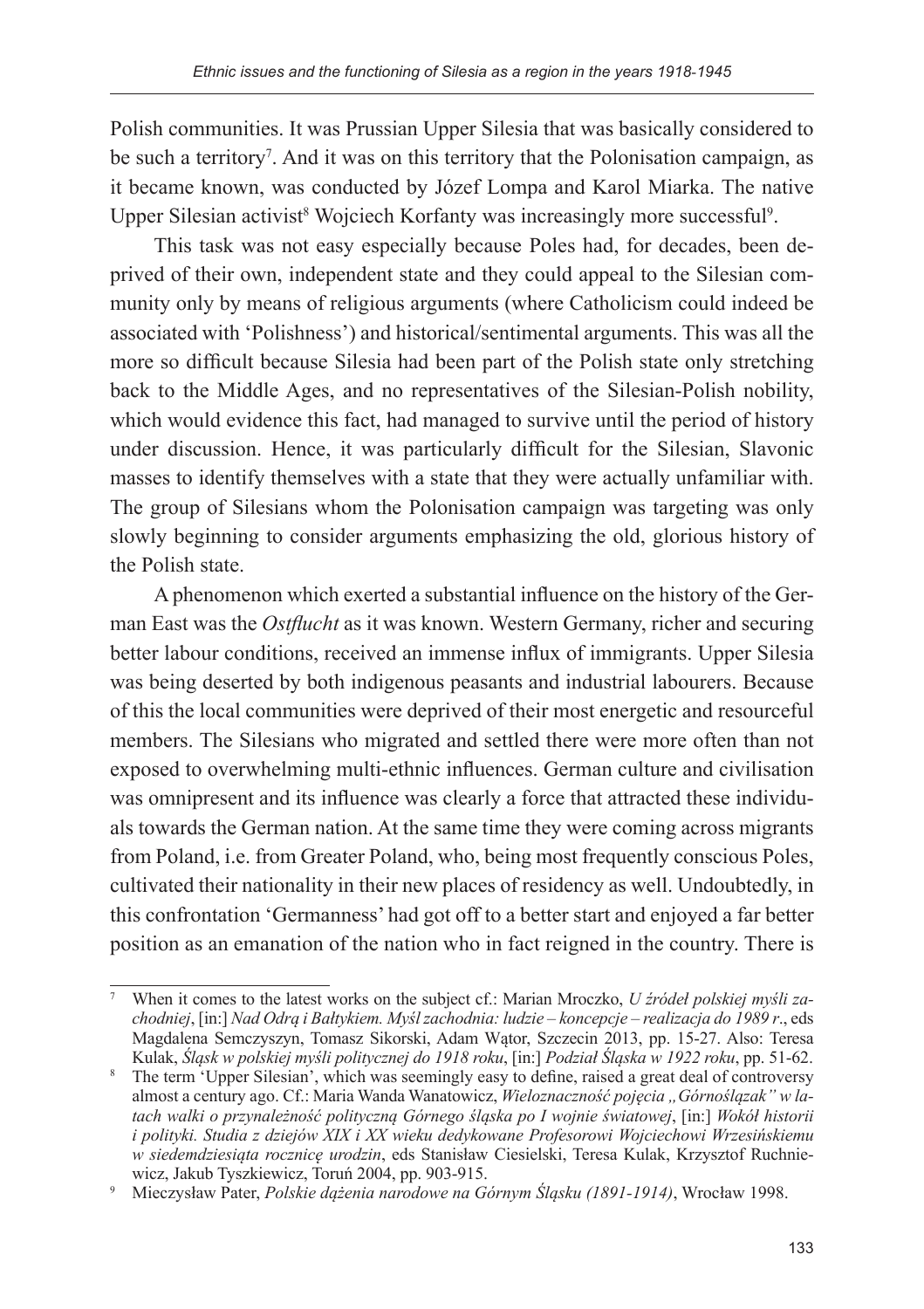also no doubt about the fact that the issues of the economic status of hired labourers were not without significance in all the processes that took place among the ethnically Polish Silesians. Higher standards of living in the Ruhr region to a large extent fed into these people's attitude towards the German nationality and state. These numerous factors in turn had their unique influence on the electoral choices of Silesians during the plebiscite of 1921.

Prussian Silesia was also inhabited by Jews, who were most numerous in Wrocław (and who actually deserve all the credit for the great prosperity of the metropolis, one of the greatest in contemporary Germany), but who were also present in the Upper Silesian industrial region. The group was not very large, but some of its members were very influential, connected to the governmental and industrial establishment. Many-while not abandoning their Jewish origin or religion that most practiced-fully identified themselves with the German nation and state. Therefore, they constituted part of the modern German nation<sup>10</sup>.

It would be difficult to classify the territorial section of Upper Lusatia as part of historical Silesia only because as a component of the contemporary Kingdom of Saxony it was incorporated into Prussia. Not long after the Congress of Vienna this area was incorporated into Silesia as part of its administrative territory. Next to the Germans, Slavs and Lusatian Sorbs also resided there. These groups are, however, outside the scope of this paper.

Whereas, Austrian Silesia was undoubtedly the part of the historical territory of the region. In its western stretch whose principal centre was Opava (Troppau, Opawa), Czechs resided (who originated from the region of Moravia), Germans (Austrian Germans) and a small group of Jews. The local Czech community to some extent responded positively to the pro-national slogans which in opposition to the Habsburg state called them to rebuild their native state. At the same time this group – who was generally indifferent to religion – was becoming subject to the process of assimilation by the German nation. Subjection to German assimilation was a serious problem for the residents of the newly developed Czechoslovakian state, namely, Silesian Moravians, who, instead of identifying themselves with the Czech nation, considered themselves to be part of the German nation. The local indigenous Germans, mostly Catholics, had a sense of connection with the Empire of the German and Catholic Habsburgs. In the middle of Austrian Silesia there lay an important industrial centre called Ostrava (Ostrau, Ostrawa), a Moravian enclave in Silesia.

<sup>10</sup> Maciej Borkowski, Andrzej Kirmiel, Tamara Włodarczyk, *Śladami Żydów. Dolny Śląsk. Opolszczyzna. Ziemia Lubuska*, Warszawa 2008. The work, whose publication was financed by the Museum of the History of Polish Jews, is a compendium of the history of Jewish presence in the formerly German and now Polish territories.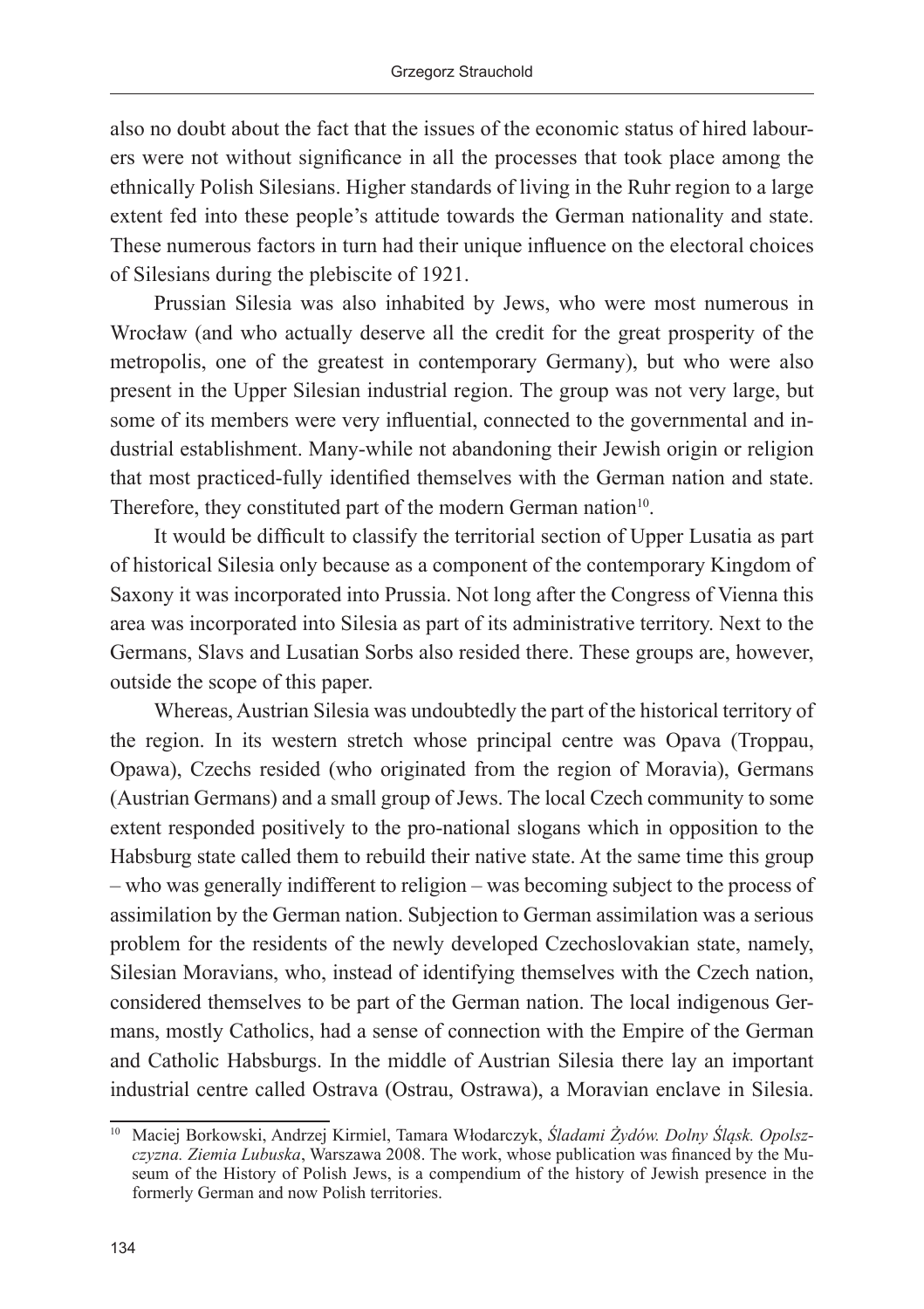The town was predominantly German, however it was also home to Czechs, Jews and Poles-Silesians. Already in the  $19<sup>th</sup>$  century the town was referred to as the Polish Ostrava. This was due to the ethnic composition of the population of the eastern part of Austrian Silesia at the outset of the 19<sup>th</sup> century. The territory witnessed the clash of three nations: state-ruling and Vienna-oriented Germans, who outnumbered the representatives of other nations in the management boards of local industrial companies. The Czechs who, to a large extent, aspired for independence remained in opposition to both Austrian Germans and local Poles. And eventually, Poles, who were the most numerous on both sides of the river Olše (Olsa, Olza), which cut through this former territory of the Duchy of Cieszyn (Teschen, Těšín). It was there that from the close of the 19<sup>th</sup> century until the Great War interesting nation-building processes were taking place. The local community of Silesians was Protestant, ambivalent towards Catholicism, which was promoted by the Habsburgs. At the same time at the turn of the  $20<sup>th</sup>$  century Cieszyn Silesia (Czech: Těšínské Slezsko, Polish: Śląsk Cieszyński, German: Teschener Schlesien) became the cradle of two national orientations. One of them was focused on 'Polishness'. The city of Cieszyn (Teschen, Těšín), situated by the Olše river at the heart of the Duchy, became the heart of the Polish national movement. But one more ideology came to life in this territory. Its thesis – put forward by Józef Kożdoń – put stress on the existence of a separate Silesian nation (the so-called *Ślązakowcy*). The intention of people who promoted this view was the creation of a separate Silesian state. Its boundaries were to extend also to the territory of Prussian Silesia.11 It was this circle that at the close of the First World War gave birth to slogans promoting the creation of the separate Silesian state, which was to be inhabited and ruled by the Silesian nation. This industrialized territory saw the arrival of a group of migrant Poles-Catholics who were attracted there by opportunities of starting a career in the developing local coal mining and steel industry. They originated from Austrian Galicia, the territory which until the First Partition of Poland (1772) was part of the Polish Commonwealth. Despite being Catholic, they objectively strengthened the Protestant, local Polish society. This phenomenon met with resistance from the members of the local Czech community, who claimed that Cieszyn Silesia was undergoing Polonisation. Therefore it is possible for us to conclude that within this small territory, among quite small group of people various nation-building phenomena occurred, both integrating and disintegrating Silesians; mutually contradictory.

<sup>11</sup> Extensive information on Silesian separatism is contained in the study by: Dariusz Jerczyński, *Historia narodu śląskiego*, Zabrze 2003. Cf also: Elżbieta Anna Sekuła, *Po co Ślązakom potrzebny jest naród? Niebezpieczne związki między autonomią i nacjonalizmem*, Warszawa 2009.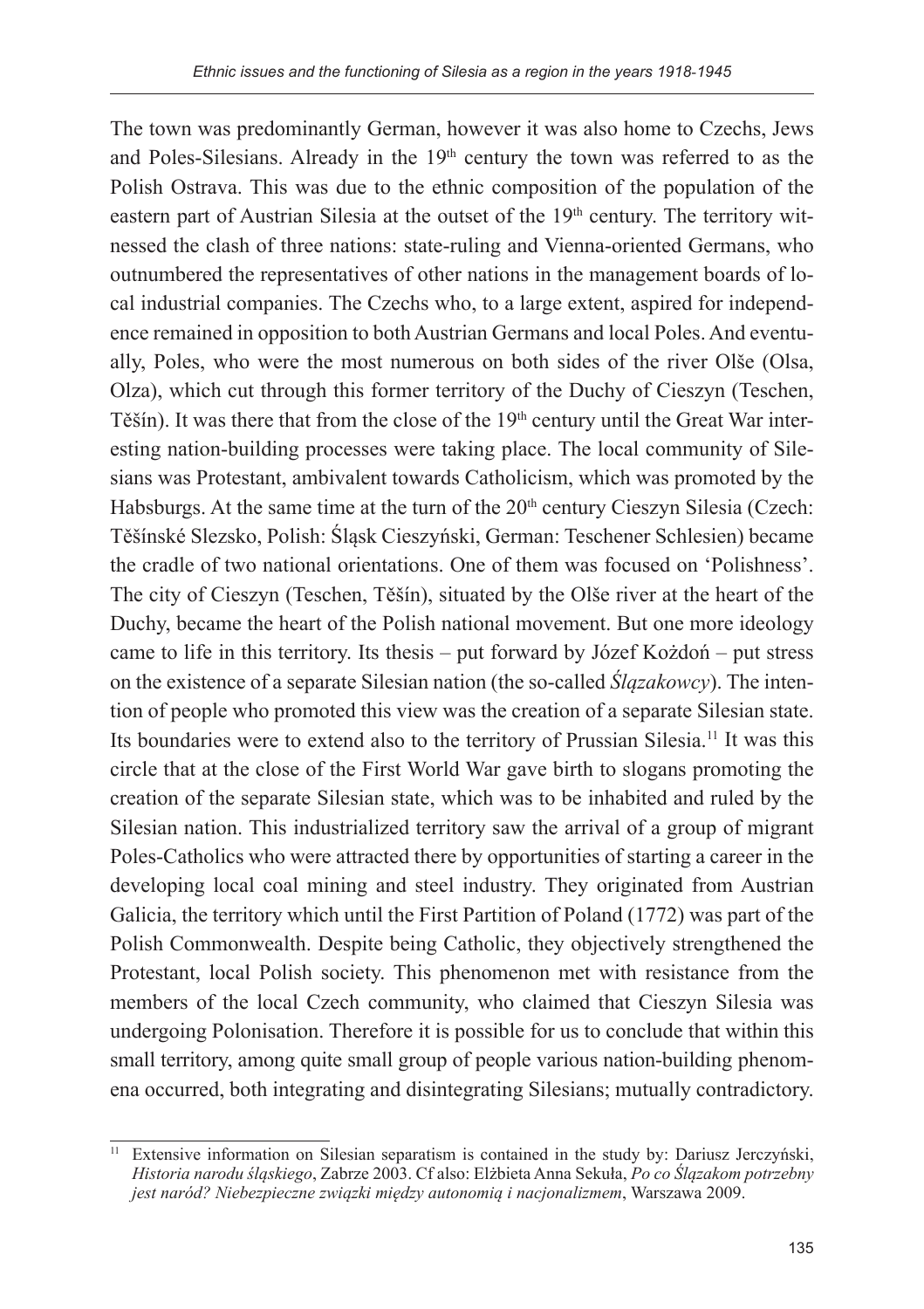These processes continued later on and found their – sometimes even violent – outlet in the first years following the First World War.

# **The Great War (1914–1918) and its immediate consequences for Silesia and its inhabitants up until the year 1922**

The unexpected – even at the brink of the summer of 1914 – outbreak of the First World War brought about considerable changes regarding various groups of population residing in Silesian territories situated within the boundaries of Prussia-Germany. Mass enlistment into the army, which more often than not hindered and later on even disorganized the regular industrial production processes, removed great masses of people from their previous environments. Silesians from rural areas, who cultivated their local and religious customs, often showed a sense of being 'locally' Silesian, just as their fellow countrymen (often members of the same families) while in the trenches were coming in touch with native Germans who originated from various corners of the Reich. It was at that time, during the tragic war events, in authentic conditions of brotherhood in arms, established in the trenches that marked the formation within the Hohenzollern Empire of a uniform – though still regionally fragmented – German nation. In the second half of the  $19<sup>th</sup>$  century and in the first years of the 20<sup>th</sup> century among Austrian Germans a sense of belonging to a uniform nation expanded. A nation, which extended to all Germans also those who resided in the territories outside the Habsburg Empire<sup>12</sup>. The process of uniting the German nation had already been initiated in the Romantic era and continued throughout the Springtime of the Peoples and during the unification of Germany under Hohenzollern reign.

Participation in bloody battles, waged by citizens of all nationalities residing in the Empire, consolidated among the many subjects of Wilhelm II Hohenzollern who were not German, a sense of being part of a German nation. This was therefore a crucial factor that united Silesians, especially Silesian recruits of both German and Polish origin into one, German nation. At the same time soldiers from Silesia were meeting in the aforementioned trenches with many Polish recruits from the annexed by Prussians territories of Greater Poland, Gdańsk Pomerania (Danzig Pomerania, at that time part of Western Prussia) or Powiśle (klein Westpreussen)and Warmia (Ermland, at that time part of Eastern Prussia). These were those that-quite opposite to the soldiers of German nationality-influenced Silesians in a completely different way.

<sup>&</sup>lt;sup>12</sup> Piotr M. Majewski, "Niemcy Sudeccy" 1848-1949. Historia pewnego nacjonalizmu, Warszawa 2007, pp. 115-141.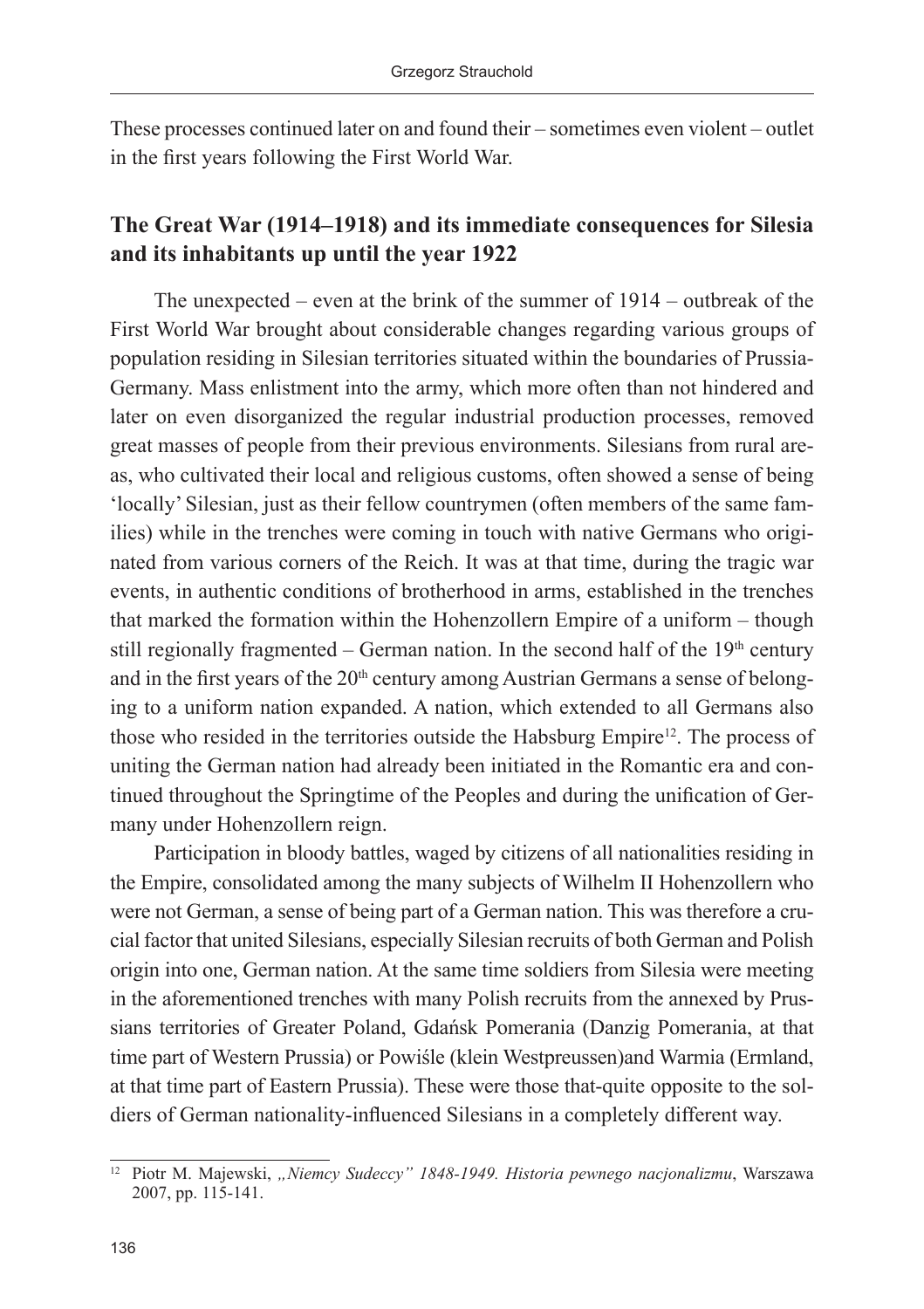They were drawing them closer to 'Polishness'. But it is very difficult to determine the number of Silesians who returned from war as nationally conscious Poles.

The prolonged war brought about a gradual growth of social radicalism. The situation in Upper Silesia – just as in the entirety of Germany – was highly unstable. Here however, the ever-strengthening tensions were coupled with organically connected national and state elements. Next to the revolutionary slogans – internationalist by principle – also slogans of national, or rather nationalist overtones were increasingly vocalized. The process was controlled by three opinion-forming centres: German, Polish and Czech (Czechoslovakian)<sup>13</sup>. This activity was classified as  $-$  at least by the Polish and Czech fractions – a strongly disintegrating factor in Upper Silesia.

It was unimaginable for the elites of the German Reich that the consequences of the war – which was obviously lost – would include territorial losses. Claims addressed to the Berlin authorities by their counterparts in Warsaw and Prague<sup>14</sup> were considered unjustified whims. There were no prospects whatsoever for any voluntary cessions in the territories of Upper Silesia. They were all the more so valuable for German government as they constituted the second greatest industrial region of the German Reich<sup>15</sup>. Also this territory, in the eastern outskirts of the country, became the hub of opposing German propaganda. It met with the enthusiastic reception of the local Germans but also of people who were ethnically Slavonic-Silesian, and viewed the German state as a predictable guarantor of lawfulness, administrative efficiency and a moderately stable labour market.

At the same time we should not fail to notice that the local community of Silesians included a group which actually during this particular war, and especially towards its conclusion, stood in clear opposition to the German pro-national proposal, especially when battles ended up in spectacular defeat. Within the ethnic, local Upper Silesian group – whose size has not yet been determined – ideas emerged that pointed to a sense of belonging to the Polish nation among the inhabitants of this territory. These impulses whose strength – I would like to emphasis – was unspecified were consolidated by the news of the revival of an independent Polish state. These were in fact the factors which excluded part of the local population from the influential range of German nationality and pushed it towards affilia-

<sup>&</sup>lt;sup>13</sup> On the situation of Silesia in the 'triangle' of geopolitical expectations cf. for example: Przemysław Hauser, *Śląsk między Polską, Czechosłowacją a separatyzmem. Walka Niemiec o utrzymanie prowincji śląskiej w latach 1918-1919*, Poznań 1991.

<sup>14</sup> Jaroslav Valenta, *Górny Śląsk w czeskiej myśli politycznej do 1918 roku*, [in:] *Podział Śląska*, pp. 51-62.

<sup>&</sup>lt;sup>a15</sup> For such was still – contrary to its common name of the Weimar Republic – the official name of the German state.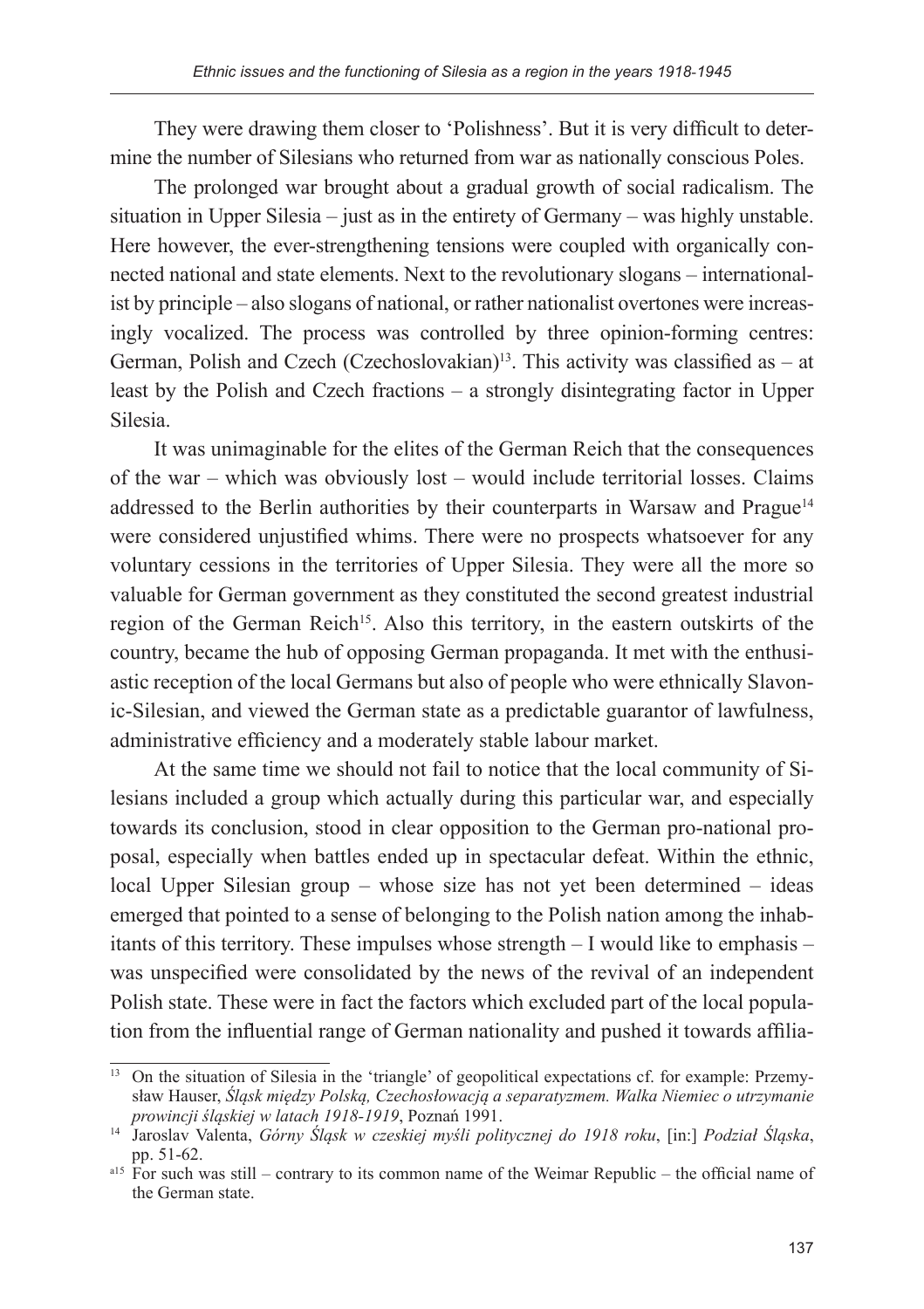tion with its Polish counterpart. These were, however, by no means 'easy' decisions. We must not forget that in the territories of Upper Silesia aside from the national issue there was also the issue of identification with a particular state. Formerly, the state as it was known consisted for the local population of nothing more than the Prussian Kingdom (broadly understood as the German Reich). This fact, however, was not necessarily – at least up until the close of  $1918$  – tantamount to an unconditional sense of belonging to the German nationality. Still, even in the face of the downfall of 'their' state, in Silesia – mostly Upper Silesia – and predominantly among Slavonic Silesians, there was an extensive group of people whose national belonging remained unspecified. Attempts to exploit this phenomenon were made by the advocates of the thesis on the existence of a Silesian nationality. The factor of regionality (localness) was to make it easier for them to convince the Silesians to adopt the idea of a separate Silesian state<sup>16</sup>.

The situation was complex and increasingly tense in the then contemporary Austrian Silesia where, already much earlier than in German Reich, in a territory that was to a large extent Evangelical, a phenomena emerged that I have decided to analyse.17 One of them was the Polish-national circle. Its centre was the small town of Cieszyn (as the population of the larger and more eastern-situated industrial town of Bielsko (Bielitz, Bílsko) was predominantly German). Silesian Evangelicals from this territory, objectively supported by the incoming Polish Catholic migrants from Austrian Galicia, made efforts to unite this part of Silesia with Poland whose process of regaining independence was in progress. For them this was a natural process, all the more so that October 1918 saw the collapse of the Austro-Hungarian monarchy. And so, the territory – unlike in Upper Silesia – was still lacking a national organisation which would guarantee its continuation of power and which could serve as a potential point of reference. The Habsburg Empire was replaced by an ostensible geopolitical void, ready to be 'redeveloped'. The close of 1918 saw the rise of an independent Czechoslovakian state, which included the territories of historical Bohemia, Moravia and – according to Prague's ambition – also the entirety of contemporary Austrian Silesia. Austrian Germans made efforts to reach another goal. As they were increasingly often, though imprecisely, referred to as Sudeten Germans, they came up with the idea to establish their own, separate state, one unconnected with the German Reich but also not to be included in Czechoslovakia. Territories

<sup>16</sup> For a map illustrating the proposed boundaries of an awaited, separate Silesian state see D. Jerczyński, *Historia*, p. 90.

<sup>17</sup> Marek Czapliński, *Dzieje Śląska od 1806 do 1945 roku*, [in:] *Historia Śląska*, ed. M. Czapliński, pp. 349-351; Maria Wanda Wanatowicz, *Historia społeczno-polityczna Górnego Śląska i Śląska Cieszyńskiego w latach 1918-1945*, Katowice 1994, pp. 14-22.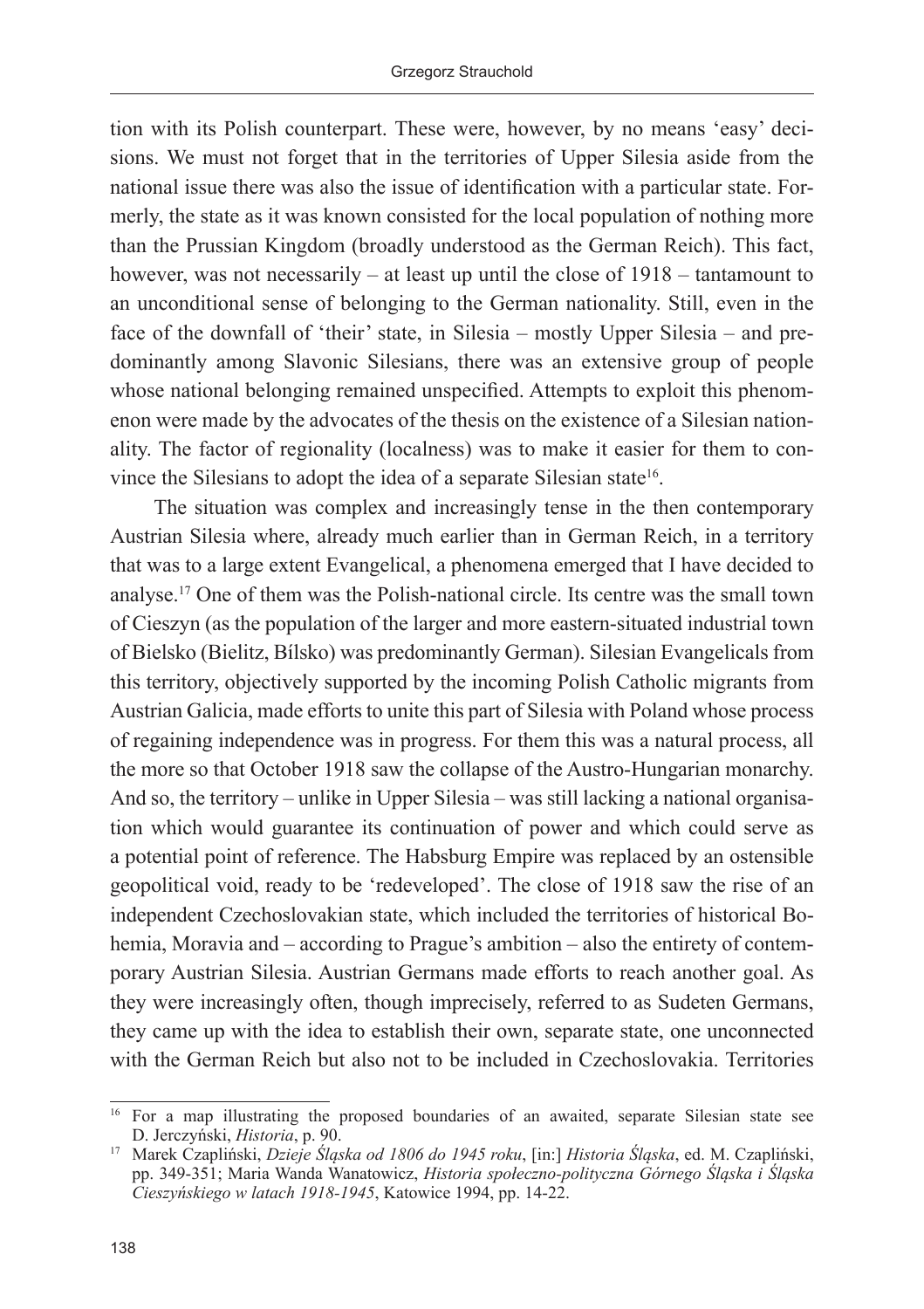that were to become part of this new organism were to extend also to the territories of Silesia,

The collapse of the Habsburg monarchy did not put an end to the Silesian national circle in Cieszyn Silesia (the eastern part of contemporary Austrian Silesia) – nor to its other units. The advocates of Silesian nationality became actively engaged in propaganda all the more so that calls emerged to establish 'the Free State of Upper Silesia'. This issue – only recently more widely present in academic literature – deserves particular attention. The Prussian Upper Silesia Silesian national movement was animated by activists of the local Catholic Centre party. Later, in the autumn of 1918, Rybnik saw the formation of the so-called Upper Silesian Committee (*Komitet Górnośląski*), where a significant role was played by the brothers John (Johann) and Thomas Regink. Their manifesto included a brochure, issued in December, entitled 'Upper Silesia as a separate state'. There, serious fears were expressed regarding the incorporation of Silesian territories to the newly reborn Polish state, which was actually regarded as an 'offender' responsible for the future ruination of Silesia by the Poles. On the other hand, Priest Prelate Carl Ulitzka of Racibórz (Ratibor, Ratiboř) advocated the formation of a separate Silesian Province, one detached from Prussia, which was to function within the republic of Germany as a new land with an internal autonomy that could be compared with that of say, for instance, Bavaria. The efforts centred on achieving the complete independence or at least autonomy of Upper Silesia and also of the former Austrian Silesia were continued for some time. Yet, they nonetheless brought no notable results. In the fierce battle for this state, all action took place within the German-Czech-Polish triangle. And what is remarkable is that soon there was only Berlin and Warsaw left on the battlefield. The pro-Silesian movement was considered by world powers to be a rather exotic fantasy<sup>18</sup>.

The creation of an independent Czechoslovakia was used both by the government in Prague and the local – in former Austrian Silesia – Czech activists to achieve their private territorial ambitions. Prague together with its supporters, namely, Silesian-Czech activists, was planning not only to take over the entire former Austrian Silesia but also to annex extensive Silesian territories, which were at that time included in Prussia (and the German Empire). Their greatest ambition was to take control of at least part of the wealthy Upper Silesian industrial zone. Their most basic prerogative was to incorporate ('to regain') lands, where – in the opinion of Prague governing bodies and their local supporters – Moravian-Silesian people still

<sup>&</sup>lt;sup>18</sup> Dariusz Jerczyński, *Historia*, pp. 87-95. See also in this book the article by Tomasz Kruszewski, *Silesian Administrative Authorities and Territorial Transformations of Silesia (1918-1945)*.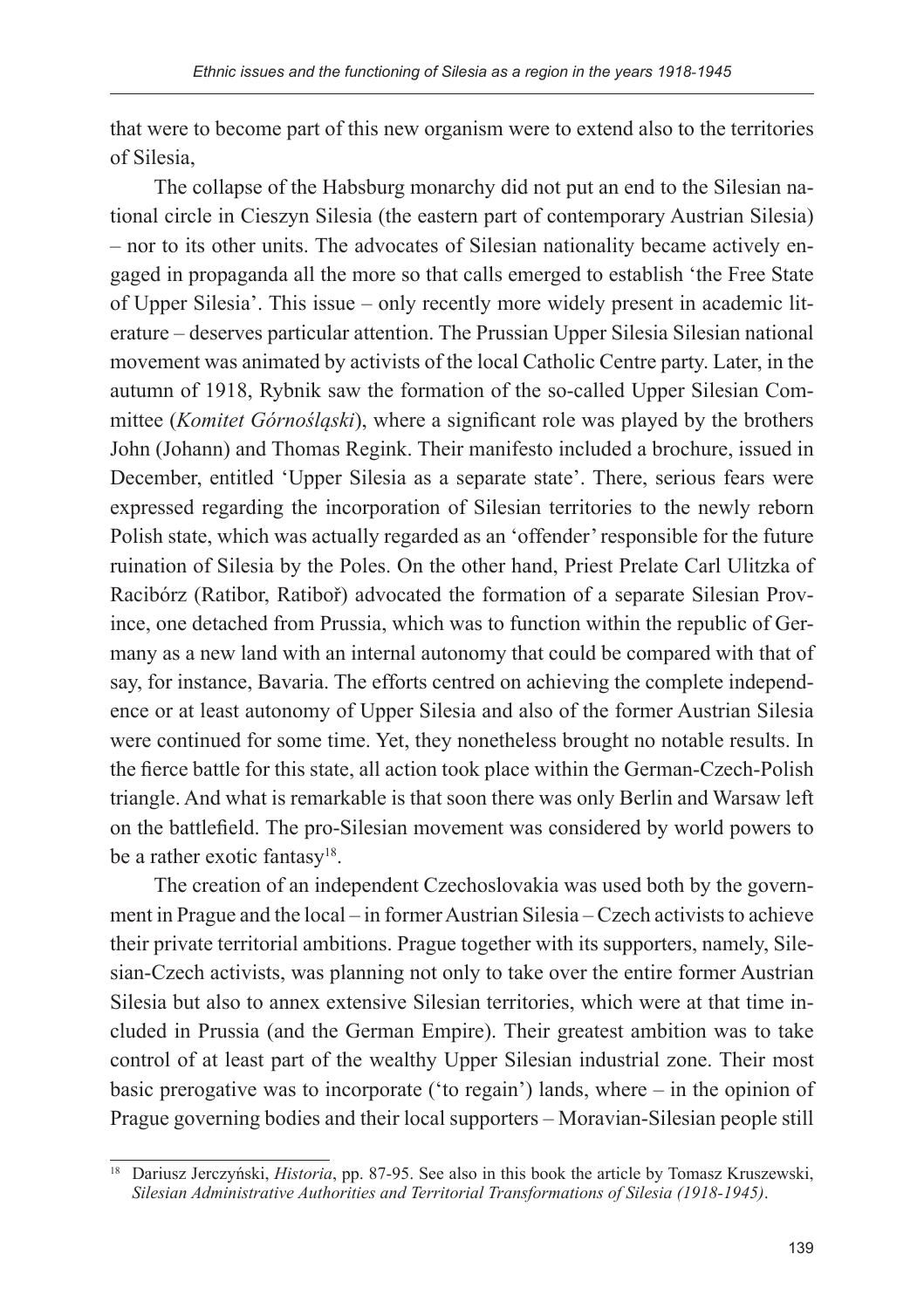lived. These calculations also related to the territories which were German at the time: Silesian sections of Racibórz, Głubczyce (Leobschütz, Hlubčice) and Hlučín (Hultschin/Hulczyn). This was a small territory where opposing political-national fractions resided. As I have already mentioned, a significant role in this territory was played by the Polish seasonal industrial labourers of Galicia (Catholics). Some of them settled down in this territory and gave rise to quite significant Polish-national strongholds (Catholic). Their presence met with the permanent disapproval of Czech national circles, who remained in ideological confrontation both with the local Germans and local Silesians-Poles and the 'Ślązakowcy' (supporters of the idea of a free Silesian state) as they were known. Such was the situation of the country facing the modified geopolitical situation following the Great War- a territory where three and even four forces clashed aiming to transform it into a sphere of domination of one particular national group. What needs to be underscored once more is that these tensions were fuelled and consolidated by the sharp rivalry over these territories between Czechoslovakia and Poland.

Territorial claims regarding Upper Silesia put forward by Prague and Warsaw were characterized by – theoretical and hard to be precisely estimated – the force of attraction towards 'Czechness' targeted at the southern territories inhabited by people who belonged to the regional Moravian group. They are made all the more difficult to be precisely judge-and this has been confirmed by the latest Czech findingsbecause most of them did not feel a part of the Czech nation, even as members of the regional Moravian group. These Moravians were surprised, when – as inhabitants of the former Austrian Silesia – by decision of the powers at the Paris Peace Conference, they were incorporated into Czechoslovakia. Also for members of this group, at the time residing in Germany, it was no less surprising to witness themselves being placed under the jurisdiction of Prague. This is the Hlučín Region (Czech: Hlučínsko, German: Hultschiner Ländchen, Polish: Kraik Hulczyński) we are referring to, which was situated between Ostrava and Opava<sup>19</sup>. The decisions taken in Paris, instead of enlarging the population of Czechs residing in Czechoslovakia, extended the number of Germans of regional, ethnically Moravian origin. Not much later, this group, which felt like part of the German nation, strengthened the ranks of the Sudetes Germans and alongside them and because of their emancipation ambitions, became an ever-growing source of problems for the Prague authorities.

Far more drastic, but also not lacking in consequences that would reach several years into the future, turned out to be the rivalry between Prague and Warsaw, whose subject was the Duchy of Cieszyn, part of former Austrian Silesia. The moment

<sup>19</sup> Krzysztof Nowak, *Kraik Hulczyński (1920-1938)*, [in:] *Historia Górnego Śląska*, p. 250.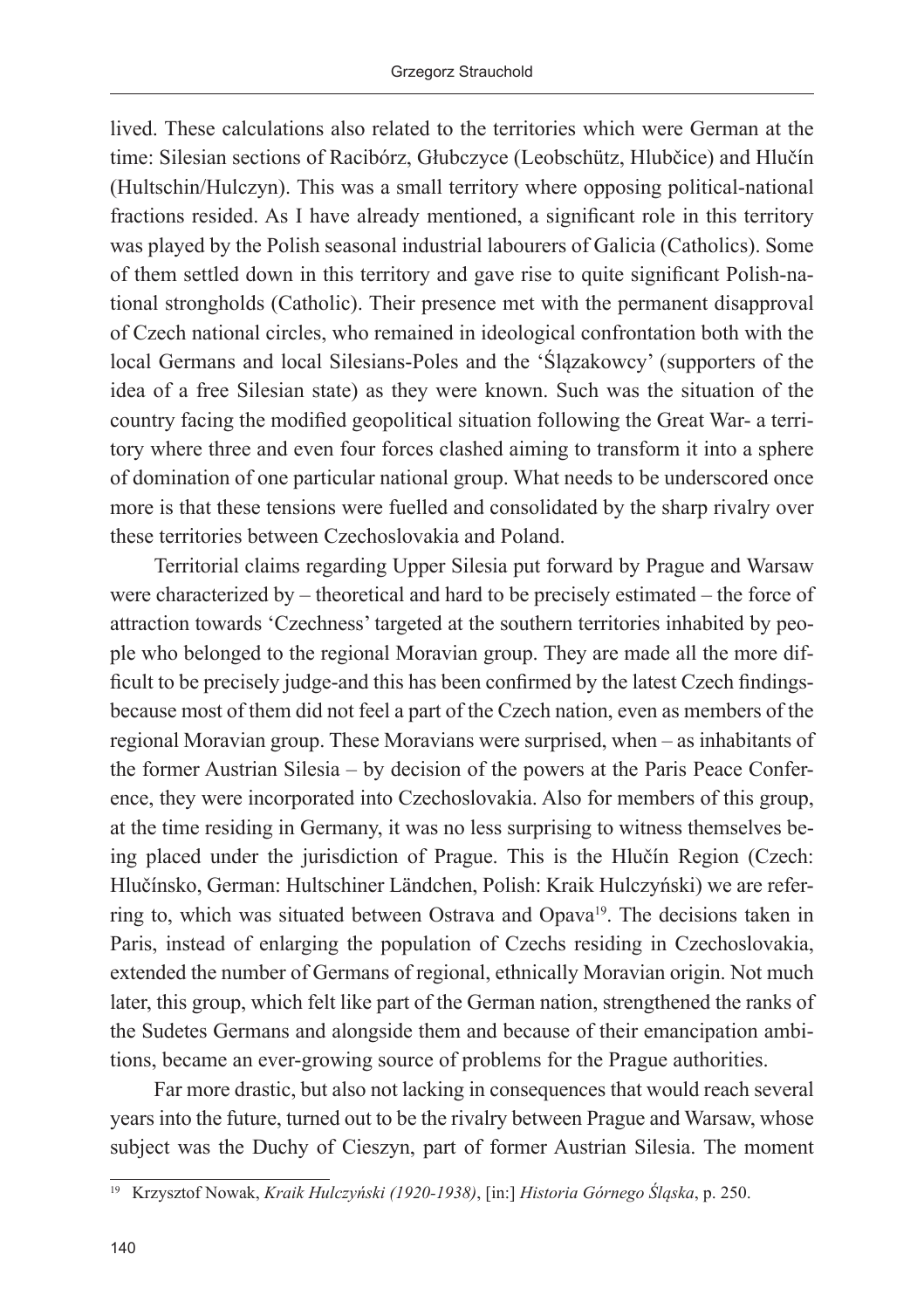when the Polish and Czechoslovakian states were just in the phase of formation and both Warsaw and Prague were first and foremost focused on consolidating the very existence of these two entities, political centres were not actively engaged in the events taking place in both of their-mutually desired borderlands. Local communities – Silesian-Polish and Silesian-Czech – residing in this 'eye of the cyclone' reached a local agreement regarding the distribution of temporary territorial borders, based on the criterion of nationality and language. Had the provisions been accepted and become the basis for the outline in this location of the Polish-Czechoslovakian border it would most probably have been possible to prevent the continuous streak of rocky relations between the two Slavonic countries in the interwar period. This agreement was then not only an attempt to solve the issue of the Habsburg legacy but also an integrating factor with the potential to contain the local nationality-related conflicts through the integration of Czechs-Moravians with the national centre in Prague and Poles with the centre in Warsaw. What needs to be emphasised is that the Polish side in its efforts to gain the largest possible part of the historical Silesian region (which up until that time had changed hands between Germany and Austria) did not come up with any subsequent demands which would exceed the criterion of ethnicity. The local agreement was for the Poles all the more so beneficial because based on its provisions the boundaries of the late Polish Commonwealth were to extend to the industrial region, rich in mineral ores with its centre in Karviná (Karvin, Karwina). Nonetheless, Prague decided to achieve the objectives of its territorial programme in the former Silesia by military force. The primary plan was to annex the entire Duchy of Cieszyn, which would extend the population of the already multi-national Czechoslovakian state – according to estimates – by over 100000 ethnic Poles. The short-lasting war fought in January 1919 between the invading Czech regular armies and infrequent Polish units, mostly thanks to local actions of self-defence, concluded in a truce which was unsatisfactory for both sides of the conflict. It resulted in a temporary separation of interests, mostly along the nearby line of the Olše river, which cut Cieszyn Silesia into two almost equal halves. Such a solution had already at the time forced a large number of local inhabitants who considered themselves to be Poles to remain outside the territory of Polish Commonwealth<sup>20</sup>. The situation of Cieszyn Silesia was growing ever more complicated due to the on-going Polish-Russian war. The military conflict between the clearly anti-Russian Poland and the generally (which was to a large extent historically determined) pro-Russian Czechs was a serious setback for plans

 $20$  As stated by Marek Czapliński, based on the relevant Polish literature, among 293 inhabitants residing on the Czech side, there were ca. 75-100 thousand Poles, cf.: *idem*, *Dzieje Śląska*, p. 351.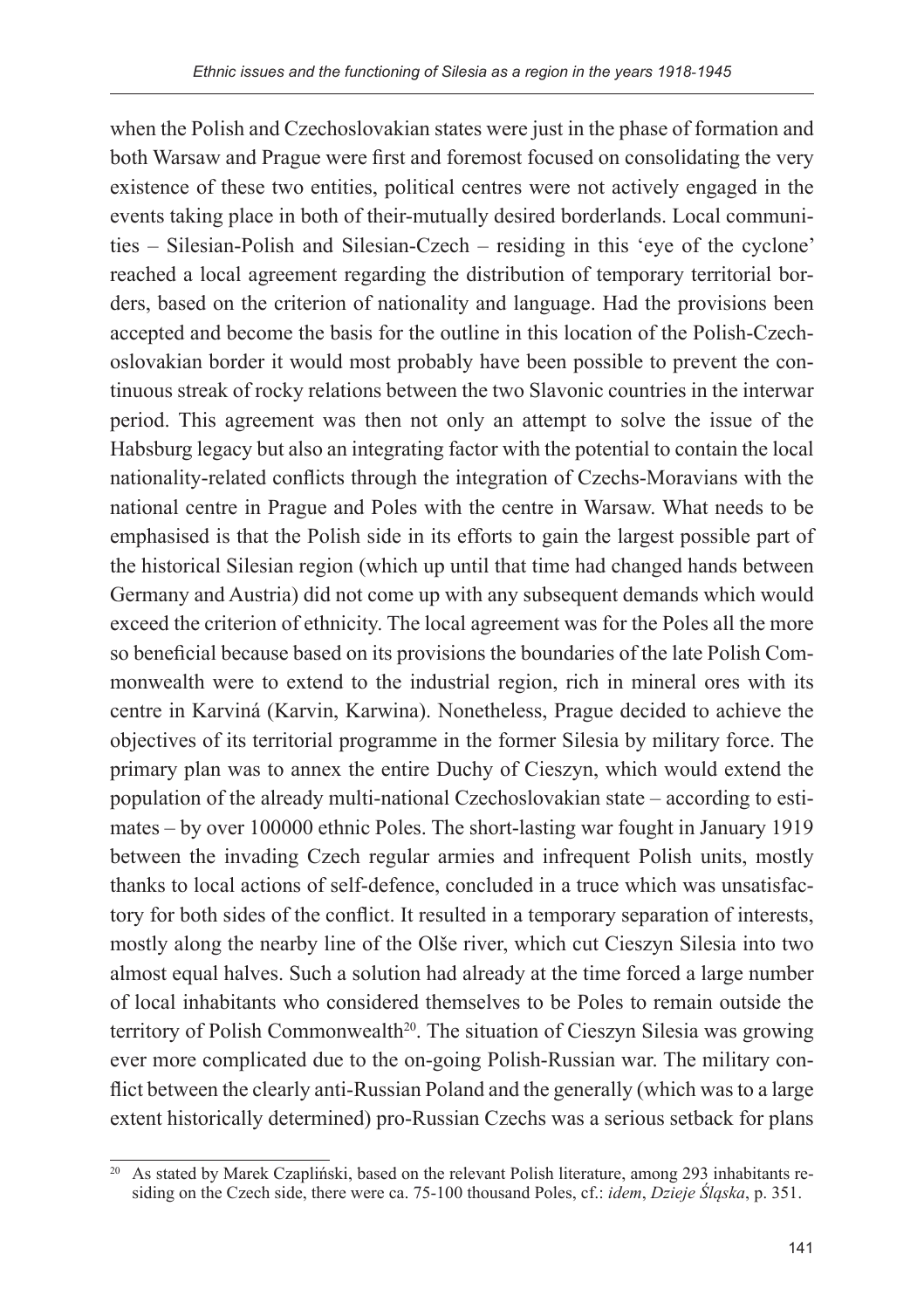to defend the West from revolutionary Russia. In this situation, the issue of the boundary outlines of Cieszyn Silesia was to be determined by the Allies. In September of 1919 they took a decision to resolve the issue of the territory by means of a plebiscite. Nonetheless, this project never saw the light of day due to the Bolshevik threat to Europe. In July 1920 during the ally conference in Spaa (Belgium) Polish delegates in exchange for a strengthening of Western aid for Warsaw in its conflict with Russia agreed to revoke the plebiscite. Decisions that were made during the conference in Spaa led to a division of the Cieszyn Silesia territories which became the subject of a conflict along the lines of a suspension of military actions. The externally imposed decisions led to a serious, continuous national crisis in this section of Silesia. On the Polish side, where the Silesian Germans remained – whose largest group was focused on the industrial town of Bielsko – a policy of integration was introduced. In principle, it was to have two dimensions. This included attracting and convincing the members of local communities to develop a positive attitude towards Poland. For the Germans it did not turn out to be attractive enough. They still had fresh memories of the Habsburg period, when they belonged to the ruling nation. However, what could be considered a success were actions undertaken by the Polish state authorities towards the local Silesians-Poles in spite of the fact that they were predominantly Protestant.

The Silesian-Polish population remained on the Czechoslovakian side, in the quite narrow strip on the western bank of the river Olše which constituted a majority in this territory. In this multi-national state, which throughout its entire history maintained a rather stable, democratic character, a policy of integration was also conducted. And the Poles were, too, among its targets. Usually the policy was unsuccessful. Polish activists considered it to be damaging for 'Polishness'. What is more, it was conducted by the state, which was not only considered nationally alien and acquisitive, but also religiously neutral. Czechoslovakia was densely populated by a group of at least several thousand Poles who considered themselves – also under formally democratic Czech rules – to be underprivileged $21$ . Not much later such feelings were to be exploited by the expansive policy of Warsaw (in the ultimatum of 1938). What is more, the local community of Poles had a chance to continuously observe the so-called 'scheme' against the republic which was concocted by the Sudetes Germans. And that could have consolidated not only the Poles' sense of satisfaction from the trouble of the ruling Czech nation but also the conviction that the imposed changes of boundaries were not necessarily permanent.

<sup>21</sup> Krzysztof Nowak, *Śląsk Cieszyński (1920-1938)*, [in:] *Historia Górnego Śląska*, pp. 250-254.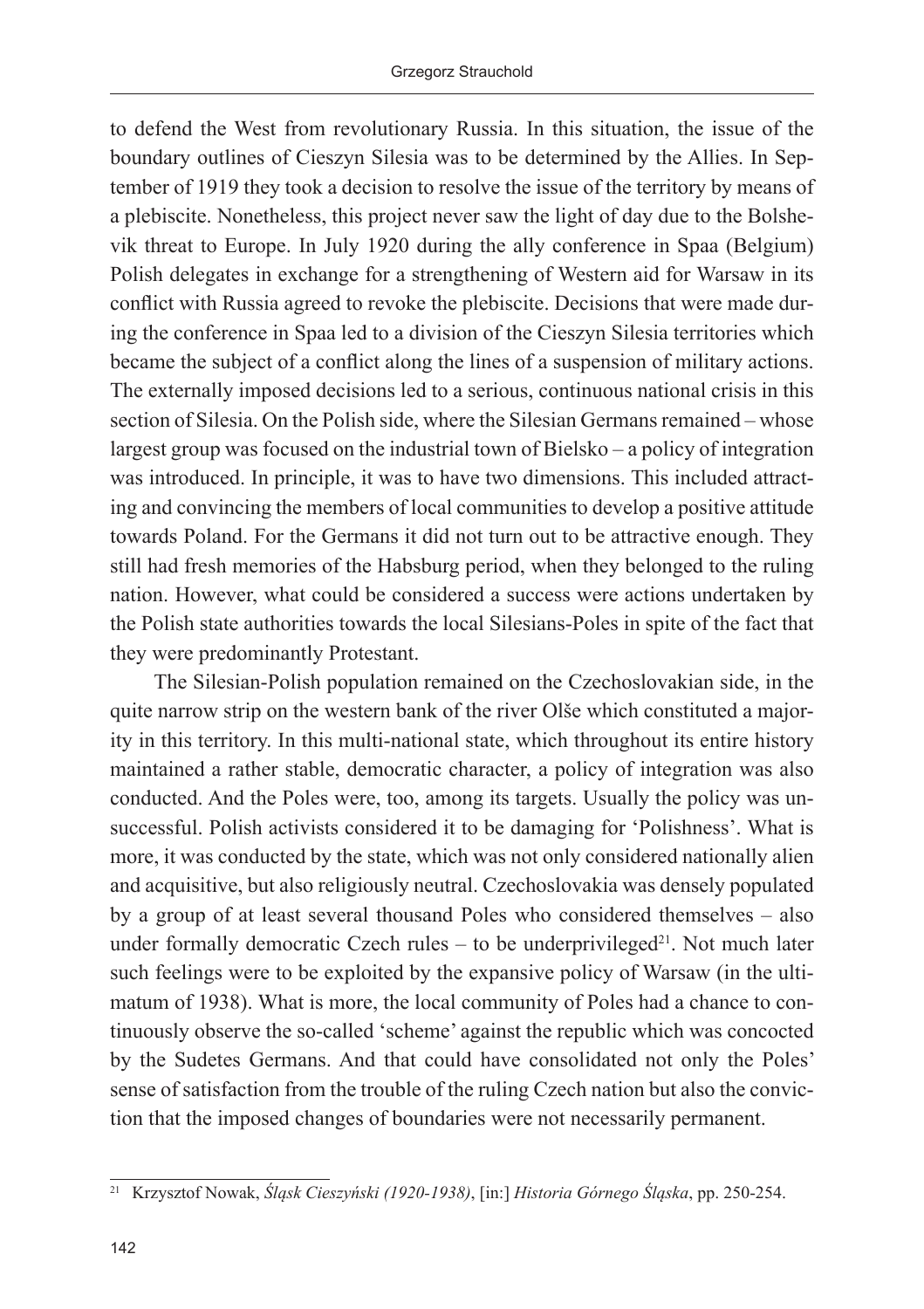The situation in the German part of Silesia unfolded with no less drama and with much greater engagement of propaganda tools and political and military measures. Polish and Czech territorial claims gave rise to a threatened sense among the local inhabitants who identified themselves with the German nation, but also supported the building and tightening of unity among the community of Silesian Germans. In the context of the disintegration of the territory of Silesia this was no doubt a factor that brought the German population closer to one another.

What needs to be remembered here is that the Polish delegation who attended the Paris Peace Conference, headed by the eminent politician Roman Dmowski, presented Warsaw's rather extensive territorial demands. The Poles decided to call for the enlargement of their newly introduced country by including the entirety of Upper Silesia. At the root of such a claim lay the fact that this territory was mostly inhabited by a Silesian-Polish population, much larger than that of the local Germans. The desire to include the largest possible Polish population in the Polish territory was motivated also by purely economic calculations. The aim was to take over Upper Silesian industry, the great region full of natural resources and coal mining and metallurgical facilities. To this and to the initially favourable stance of the Allies – most importantly France – the Germans reacted with desperate resistance. Therefore the Allies decided to conduct a plebiscite in the territory – which was still formally part of the German Reich – whose date was agreed to March 1921. What needs to be pointed out here is that Silesian Germans neither ceased to be the ruling nation – be it because of their control over the local administration – nor were they ready to renounce this status. This made the situation of the local Polish activists all the more difficult and dangerous, for even their lives were in danger.

As I have earlier highlighted, among the members of part of the ethnically Polish-Slavonic Upper Silesian population feelings emerged which were drawing them closer to 'Polishness'. This process was much more similar to that which drew their fellow countrymen – whose population size was difficult to determine – towards 'Germannness'. The pro-Polish attitudes – which were clearly illustrated by the plebiscite results – were surely much weaker in more urbanized territories where the labourers quite often resided in cities originally from the first generation or continued to reside in the nearby villages. At the same time in rural areas and especially in industrialized zones the German administration and bodies of civil order continued to maintain their strong position. Silesian labourers were strongly dependent on their German principals and German management. What is more, in line with the local, regional tradition it was not common to strive for a higher level of education than that of vocational. In cases when individuals nonetheless decided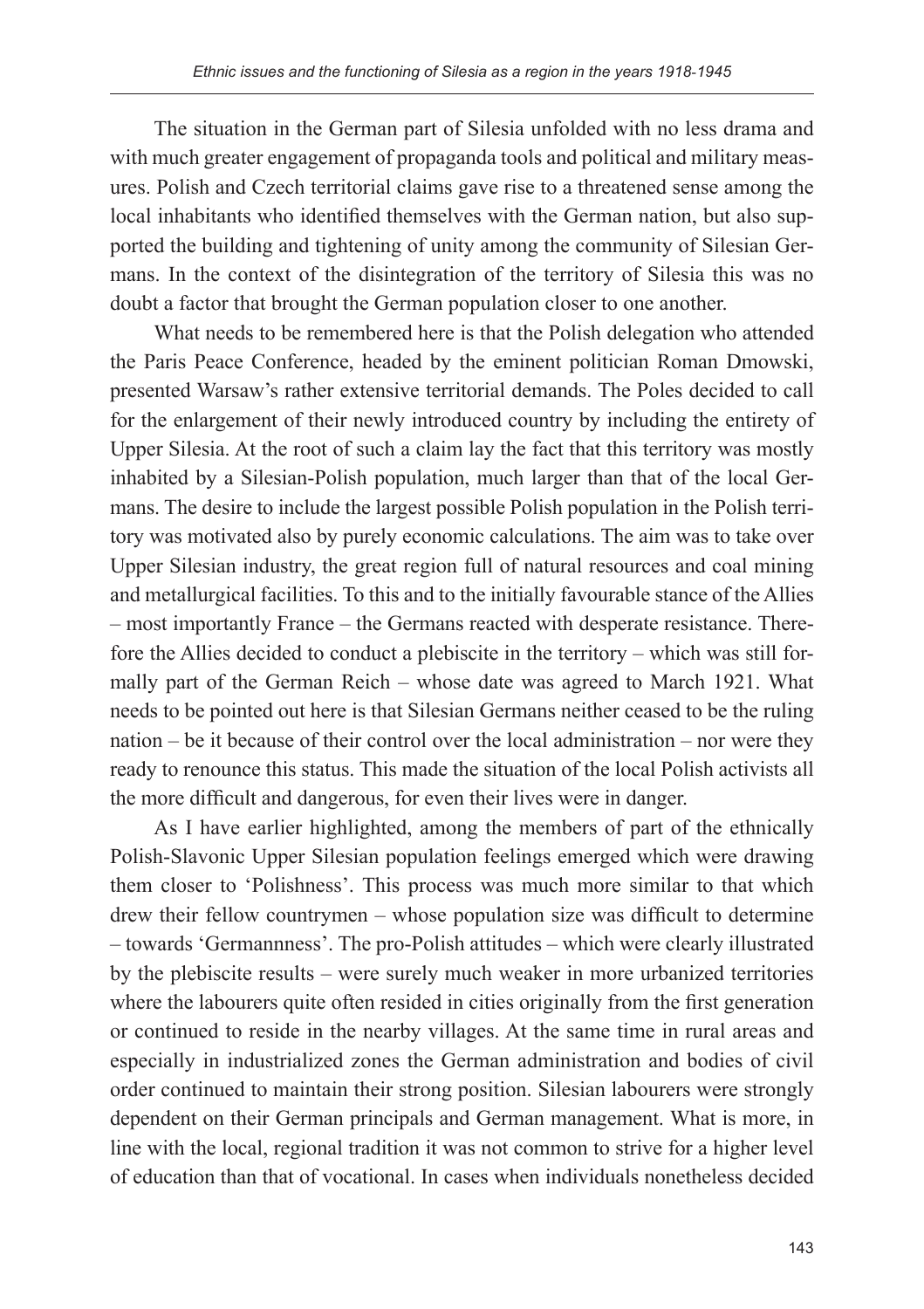to do so, they had to 'pay' for it by accepting German nationality. Therefore, ethnically Polish Silesians were almost entirely deprived of their own, Polish (Silesian) elites. These were only just in the process of formation, also as a result of the Polish press and Polish organizations' activities. Even in Upper Silesia, which was incorporated into Poland in 1922 the continuous lack of well-educated local Silesians was still an issue. Even in spite of the efforts of the Voivode Michał Grażyński, who since 1926 conducted active pro-Polish policy and an equally strong anti-German policy.

As far as in the urbanized and industrialized zones the local Silesian population continued to lean towards the German nationality, the situation in the countryside was different. More often than not in the rural communities so-called 'Polish kings' emerged. These were peasants who were particularly rich and self-sufficient farmers. In the context of the lawful, stable and predictable German state they were not dependent on any direct pressure from the German establishment. However, as at least some of these people felt unsatisfied with not being members of the ruling nation, – and this was illustrated by the plebiscite results from part of the examined territories – this constituted the most fertile ground for the pro-Polish propaganda.

The decision to conduct the plebiscite led to a gradual national polarisation in the territory inhabited by its respondents. Nonetheless, in spite of this fact a large proportion of the local Silesians continued to present a neutral national attitude. Their bond with local or regional communities was much stronger than with the abstract notion of a nation.

Although the Polish-German conflict in the territories of Upper Silesia was conducted in the interest of two countries – Germany and Poland – the propaganda of both sides claimed that the conflict was 'in the interest' of the local, Silesian people. This latter term was to describe Silesians-Germans or Silesians-Poles. In the quest for selecting the supporters of these national fractions from among the great mass of people with no crystallized national identity that was nonetheless – paradoxically – overlooked was that such Silesians did in fact exist. They were offered a choice between two radically different options: 'Polishness' (and Poland) or 'Germanness' (and Germany). There was no way – also when it came to the ally policymakers – that Silesian nationality and national expectations would be acknowledged (the idea of 'the Free State of Silesia') by both competing states. The fight – both military and political – continued somewhat alongside the element of local Silesianness. What needs to be added is that the postulated Silesian nationality boundaries put forth by the supporters of the future independent country did not include all the territories of historic Silesia. That is why even the successful adoption of this plan would have result in the fragmentation of the region.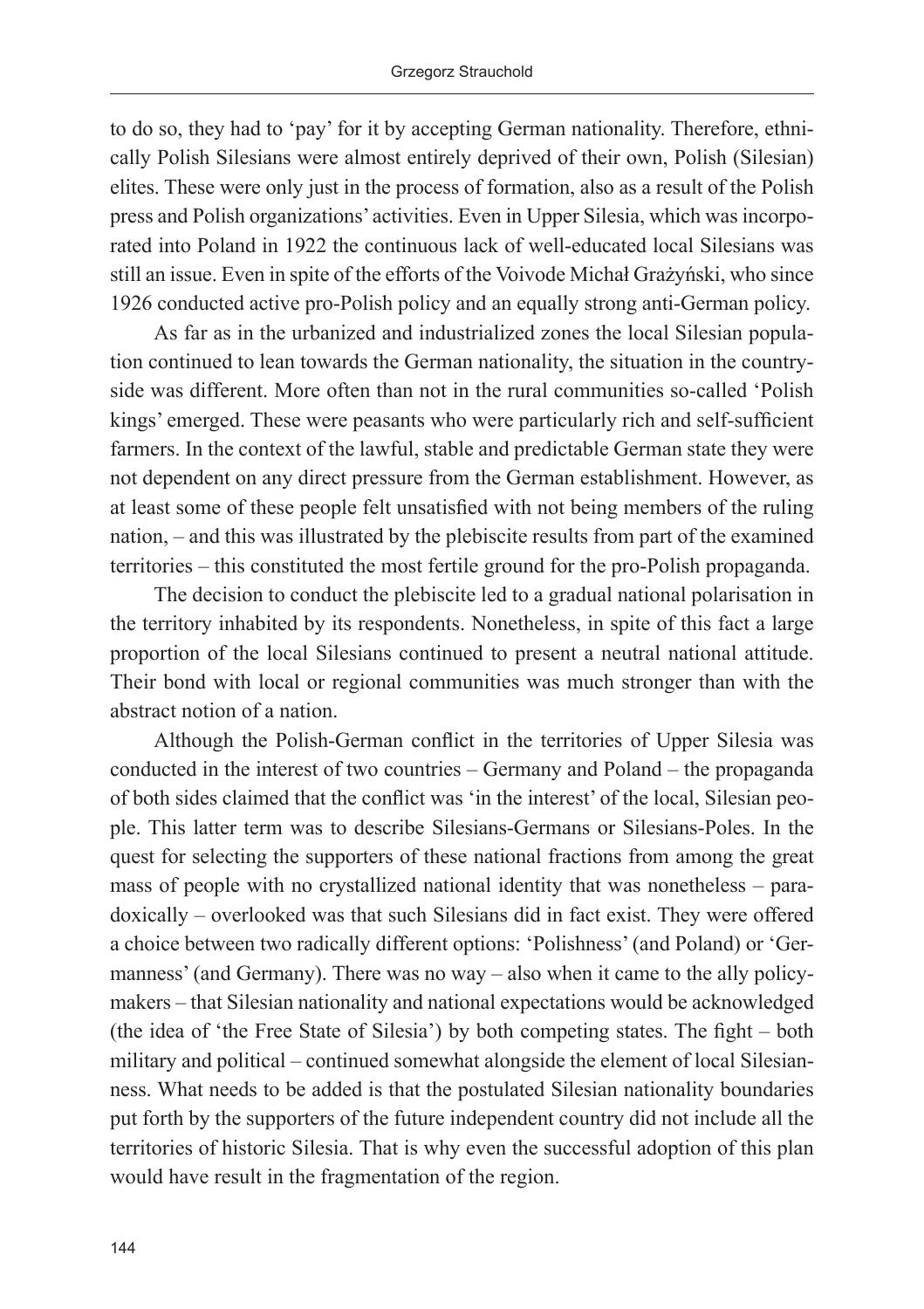In the period prior to the plebiscite, in August 1919 and August 1920, Upper Silesia witnessed two Polish (pro-Polish) armed revolutions. In Polish historiography they are recorded as the First and Second Silesian Uprising. At the root of the initial conflict, alongside the national issues, lay economic aspects. The increasingly impoverished masses of labourers, mostly local Silesians, rebelled against acts of repression they came to suffer under the German public order units. Several days of prolonged fighting concluded with a defeat of the insurgents and an exodus of soldiers and activists from Poland. This brought bloody German acts of repression which further weakened the perspectives for further pro-Polish activity.

In July 1920 the Polish Legislative Sejm (Parliament) in Warsaw, (under threat from the victorious Red Army approaching from the east), and in order to make the Polish 'state and national offer' more attractive, passed a legal act called 'the organic statute of the Silesian Voivodeship' which was to apply to all the citizens of the plebiscite territories, which were to be eventually included in Poland. This signalled a realist approach by the Warsaw government, which in spite of all the chaos, to some extent seemed to take into account the complexity of the current ethnic situation. The Polish proposal to introduce autonomy (including the creation of an independent Silesian Sejm) was coupled with similar attempts on the German side. Berlin was promising – in the event of retaining control over the plebiscite area – to create a completely new Upper Silesian province. These actions were taking place during the worst crisis of the Polish state since it had regained its independence, as Poland was under threat of being annihilated by Bolshevik Russia. This state – skilfully publicized by German propaganda – no doubt motivated all the undecided to make up their minds.

Meanwhile, the terror used by the Germans following their suppression of the First Silesian Uprising was making it extremely difficult to conduct the Polish plebiscite activity under the leadership of Wojciech Korfanty. In order to protest against these difficult conditions the Polish side made a decision to prompt another revolution in August 1920. In August, the Second Silesian Uprising had a far wider scope than the first one. Nonetheless it also ended in military defeat and another exodus of the insurgents, politicians and activists. During their stay in Poland they were awaiting an opportunity to actively participate in the fight for the national identity of Upper Silesia. Such a chance emerged in the spring of 1921.

The events of the years 1919-1920 undoubtedly, both in terms of words and (military) actions contributed violently to a progressing national polarization which bore fruit in the changes within the two local ethnic groups. There took place in 'the acceleration' of local history, which explained the ethnic situation in Upper Silesia.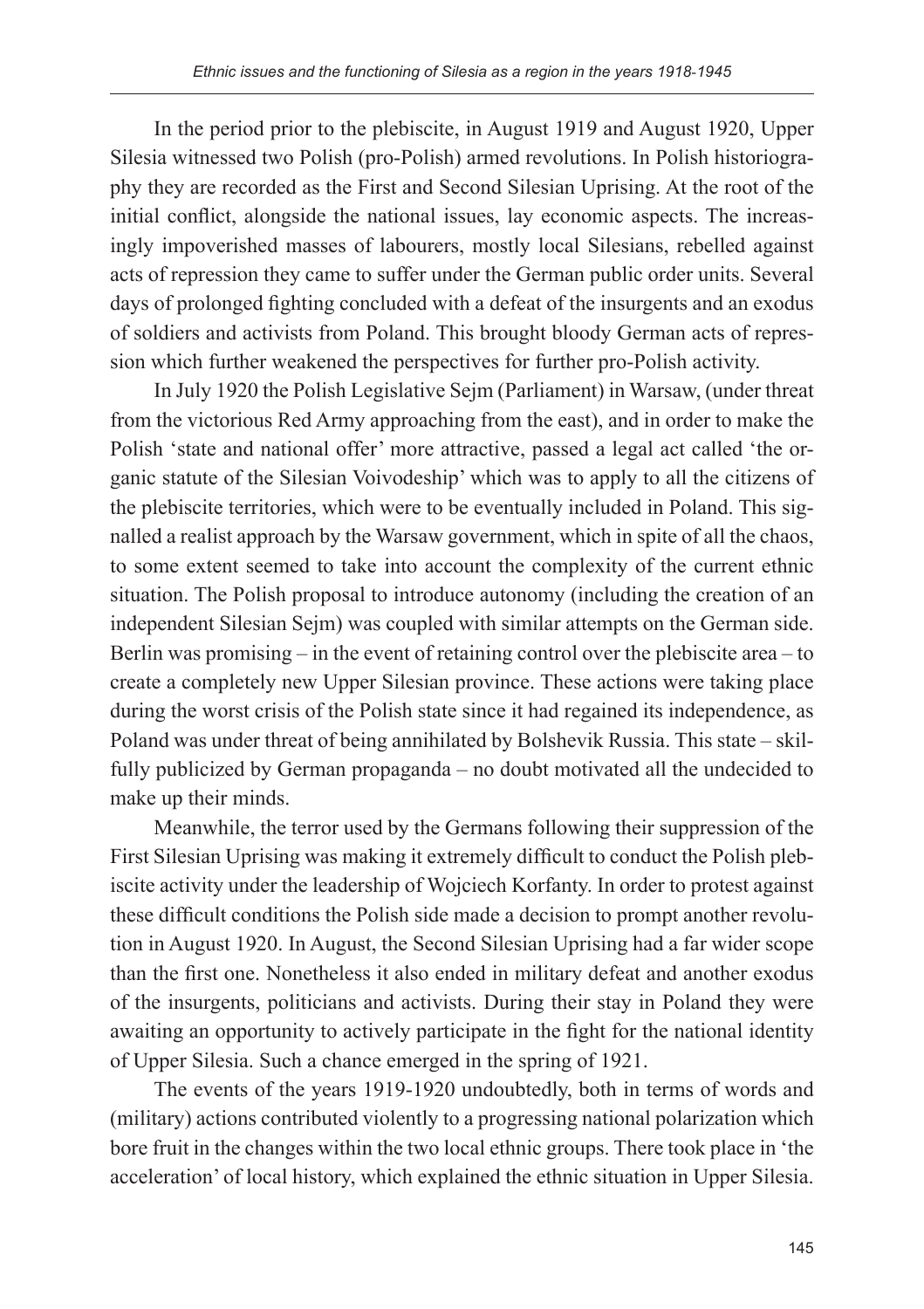Subsequent individuals from the volatile native Silesian group were making their choice between Polish and German nationality. Yet, there was still a large group which continued to maintain a neutral stance on nationality.

In the pre-plebiscite period propaganda/political/national efforts were increased with support from Berlin and Warsaw respectively. The German side was producing sentimental-national arguments and drew attention to Upper Silesia's inhabitants' functioning as part of the Reich. The Polish side centred its arguments on national issues associated with the social sphere. Silesians were to be convinced that as part of the German state they were being subject to absolute national discrimination. It is hard to determine to what extent the minds of the addressees could be moved by arguments which brought up memories of a Silesian connection with the medieval Polish state.

Poland lost the plebiscite by a ratio of 40.35% (ca. 479,000 votes) to 59.65% (ca. 706,000 votes). It has been estimated that ca. 90% of the respondents who originated from the plebiscite territory but who resided outside it were in favour of the Germans. This internal group of migrants, eligible to vote, was estimated at 192,000 people. There is also no doubt that the Germans were also supported by the majority of city residents $22$ .

This fact may not be undermined by the justification that towns were populated by a number of indigenous, often formerly immigrant Germans.

The Allies were forced in this situation to divide the territory up. They chose the proposal of Italian Alberto de Marinis and Englishman Harold Percival – based on the percent of votes in favour for Poland in districts (*Kreise*, *powiats*) which bordered on the Republic – to award Warsaw with many arable and forested areas to the north and south of the industrialized area<sup>23</sup>. Moreover, Germany was to keep the lands situated to the west from the agglomeration of the great coal miningmetallurgical urban centres. Yet, no doubt even such serious damage inflicted upon Poland did not satisfy the German party, which kept bemoaning the destruction of the unity of the historic Upper Silesian territory. For the Polish side the loss came as a shock, which was soon after further deepened by the Allies' proposals to divide the plebiscite area. As a result, the plebiscite commissioner, Wojciech Korfanty, decided to launch another pro-Polish uprising and appointed himself as its dictator. His decision was in line with the intentions of Warsaw, not only devoid of several

<sup>22</sup> Alicja Galas, Artur Galas, *Dzieje Śląska w datach*, Wrocław 2001, p. 224.

<sup>23</sup> According to this concept Poland was to receive the districts (*powiats*) of Rybnik, Pszczyna and several communes (*gminas*) of the district of Katowice.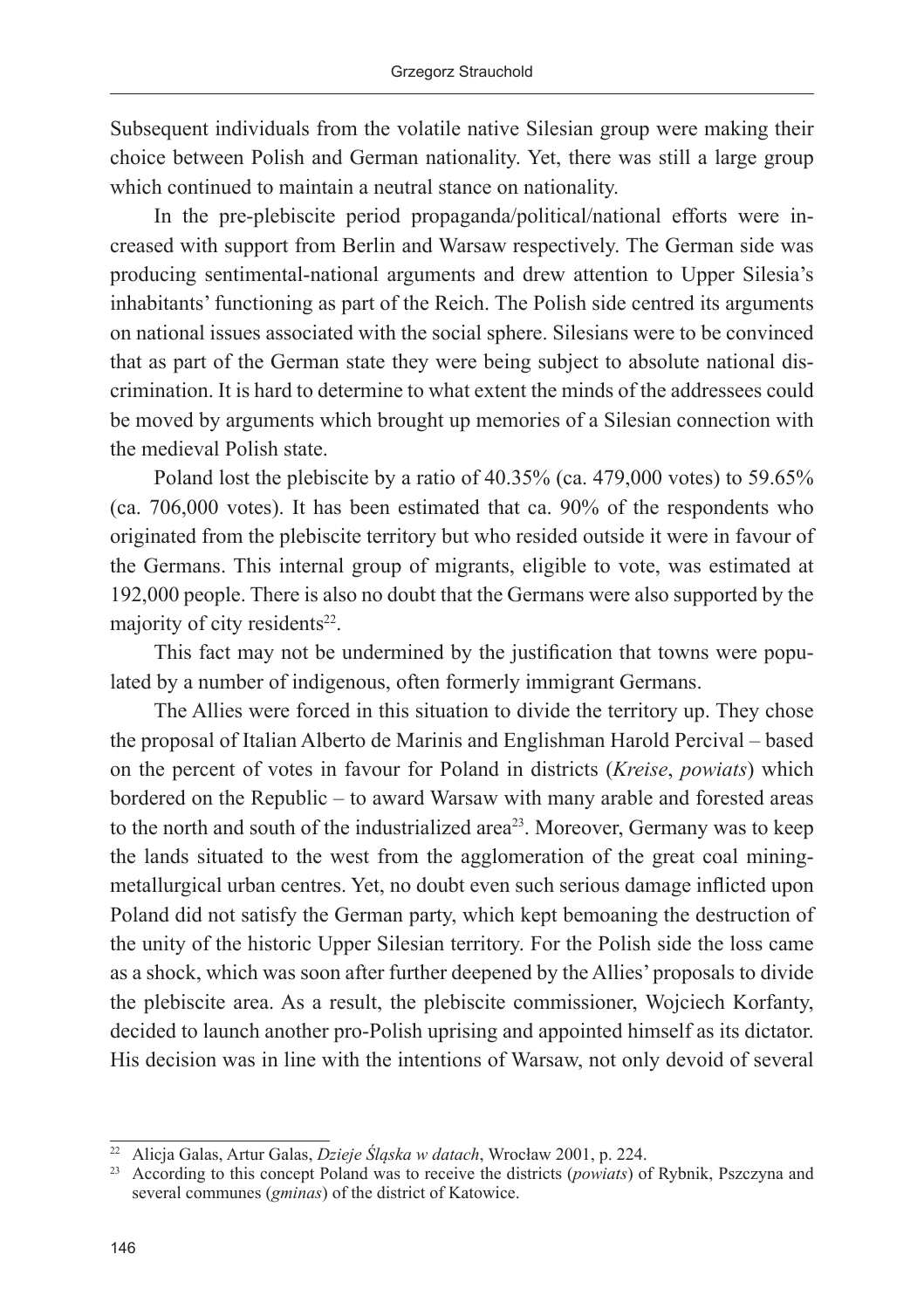thousand people of ethnic Polish origin, but also devoid of the life-giving local industrial region.

May of 1921 saw the outbreak of the Third Silesian Uprising. It was the greatest armed conflict in the entire history of the land. It's character was seemingly that of 'a small-scale, local war', which even – also seemingly – resembled a civil war, as the opposing forces were to a large extent composed of native Upper Silesians of Polish origin. At the same time both 'absent' sides of the conflict did their best to provide the opponents with notable military-logistic aid. The German side offered the help of a voluntary *Freikorps* (whose members included Viennese academics), which were in fact regular German army units only masked under different names. When it comes to Poland, great efforts to support 'their' cause were made by the commanders of the Polish Army, providing the insurgents with food, officers, and soldiers. The uprising was then 'a silent' Polish-German war which took place with the considerable engagement of the Silesian people.

The military events led to a further polarisation of the national attitudes of the ethnically Polish Upper Silesians. Some groups were clearly in favour of 'Germanness', others chose 'Polishness'. It is invariably difficult to precisely determine how large the perpetually undecided group was. A situation such as this – which was surely subject to change – continued across the Upper Silesian territory at least up until 1945 when the entire disputed territory as well as an almost entire historical Silesia came to be part of the Polish state. Wojciech Korfanty claimed that the group, whose members considered themselves to be neither 'Polish' nor German, constituted 1/3 of the entire population of Upper Silesia.

The battles, often bloody and fierce (like for instance the one that took place at Góra Św. Anny (St. Anna's Berg) near Opole, did not result in an ultimate victory for any of the sides. Though, the withdrawal of the army from the neighbourhood of the aforementioned hill caused the Poles to lose their strategic initiative. Following battles that lasted several days, Wojciech Korfanty proclaimed a truce. The Poles again submitted themselves to the disposition of the Allies. The extensive territorial claims of the Polish state led to armed demonstrations (which were further supplemented by the aspirations – which were as a matter of fact authentic – expressed by part of the Upper Silesian population), resulted in the Allies introducing a new division of the state plebiscite territory. This time Poland received, additionally, the greatest share of the industrial section of the plebiscite territory (in total: 1/3 of the entire plebiscite territory). The Germans retained only three larger cities: Bytom (Beuthen), Gliwice (Gleiwitz, Hlivice) and Zabrze (Hindenburg). Berlin and the local community of Germans considered this decision to be an overt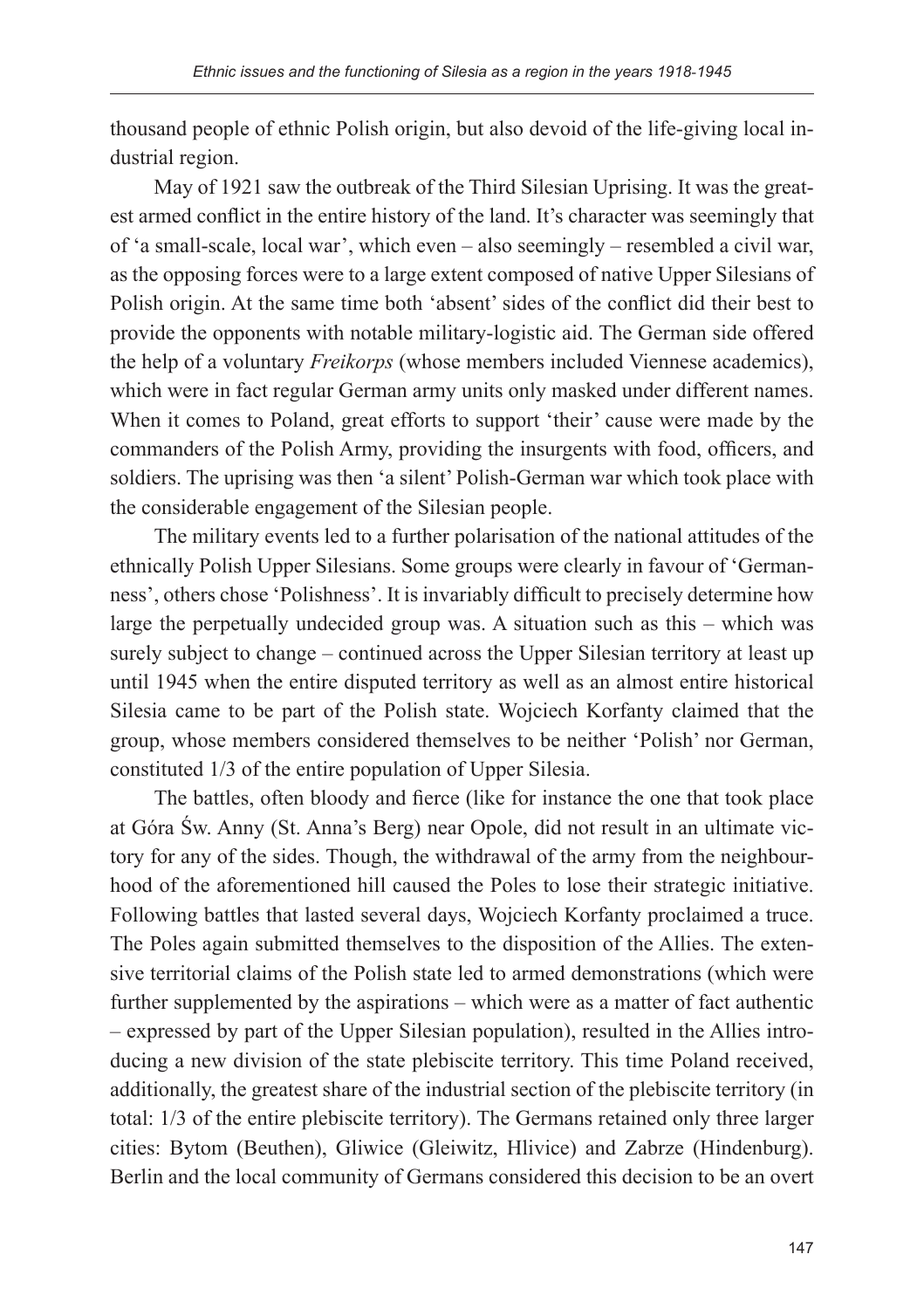injustice brought about by the Allies. During the following two decades the multicourse German propaganda consolidated the myth of a fragmented homeland and a nation torn-apart. In fact, on Polish territory a large number of indigenous Germans continued to reside<sup>24</sup>. Unfortunately, due to the volatility of national attitudes in this territory it is impossible to determine their precise number. This was caused by the considerable demographic change which came as a result of another territorial division of this land. The territory which was retained by Germany was left by a large group of Silesians-Poles who migrated to Poland, and territories incorporated into Poland were left by a group of indigenous Germans (or indigenous Silesians who considered themselves to be Germans). The ethnic situation in this territory was to a certain extent balanced by the Polish-German Upper Silesian convention signed in 1922, which also provided aid for the ethnic minorities who inhabited the fragmented plebiscite territory<sup>25</sup>. Berlin was rather willingly getting rid of Silesians who declared themselves to be Polish. So did the government in Warsaw – as a matter of fact not only in this territory – which exerted pressures on the Silesian Germans by means of an action to force Silesians to confirm their chosen nationality. Those who declared to be German were under a pressure to emigrate across the nearby western border.

# **A divided Silesia 1922-1939**

The division of the plebiscite territory between Germany and Poland weakened the ranks of the aforementioned Polish nationalists who mainly resided in the rural areas of Upper Silesia, which were retained by Germany. This territory was often increasingly referred to in Poland – after its largest city – as Opole Silesia. The loss of a large group of Polish activists, as well as a sense of failure in the efforts to join the land to Poland was not without significance for in hampering the process of establishing bonds with the Polish nation by the local Silesians. This was not however tantamount to widespread support for 'Germanness'. There was still a large group whose national attitude was either volatile or simply neutral, who were focused on cultivating familiarity, localness and regionalism. As a result, the Silesian-German society was not visibly consolidated in this territory. What is more, both the local Germans and the state establishment felt threatened by the potential peril of the Polish, demographic. In recognition of this perceived hazard to the region being

<sup>&</sup>lt;sup>24</sup> Cf. the latest in terms of volume absolutely pioneering study, on both the Polish and German publishing market, by J. Nowosielska-Sobel, *Od ziemi rodzinnej*, pp. 375-411.

<sup>25</sup> For more information on the subject cf., footnote no. 1 and: Maria Wanda Wanatowicz, *Historia społeczno-polityczna*, pp. 22-40.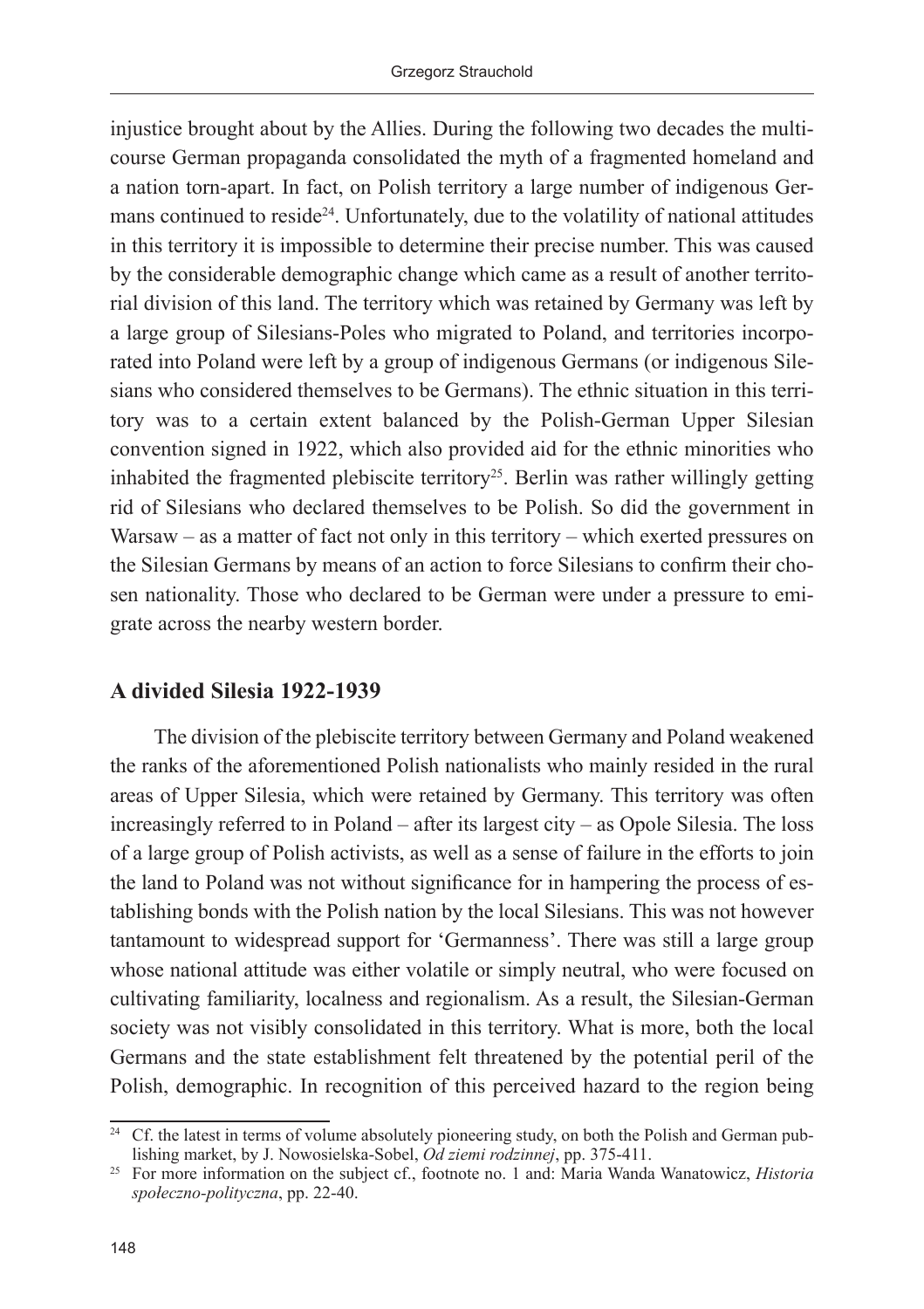flooded by Slavonic influence – in a territory which had remained German for centuries – a plan was put into action (following the outbreak of the Great war and intensified during the Nazi regime which involved replacing names of Slavonic origin with completely new, 'pure' German names. In places where a threat was not identified – for instance in Mecklenburg – the old Slavonic names were retained throughout the entire period of the Third Reich. In the Germans' view this practice was to lead to a consolidation of the German character of Upper Silesia and strengthen its integration with the rest of Germany. This most probably also strengthened the sense of a threat among the population of local Germans and could also build up their sense of connectedness with the region where they resided. For the native Silesian population the Germanisation of towns' names seemed to be clear evidence of at least the reluctance of the German state to acknowledge Slavonic historical otherness. It would be hard to say to what extent this policy could have – for one thing – 'convinced' any group of Silesians to a national integration with the local Germans and to what extent – for another-it could have strengthened any group's sense of belonging to the Slavonic or even Polish community.

In the territory incorporated into Poland, in the autonomous Silesian Voivodeship – especially in the period when the Upper Silesian convention (1922–1937) was effective, and provided bilateral protection for ethnic minorities – nationally conscious Germans did not experience effective a Polonisation – integration policy up until 1926. It happened in spite of the fact that individuals connected to the nationalist ideology of Roman Dmowski – the former leader of the Polish delegation at the Paris Peace Conference – continued to stand at the helm of the state. Nationalists and their co-allies were focusing on raising Polish community in line with the national spirit, even at the expense of national ideology. They however failed to gain support for their ideas both among part of the ethnically Polish Silesians and – especially – the local nationally conscious Germans. As we see, there were no noticeable examples of support for Polish nationality. Both natively Silesian groups – the German and the ethnically Polish – remained in a seeming stagnation. The Germans were undoubtedly awaiting their return under the power of Berlin's government. Both groups were apt observers of the doings and effectiveness or helplessness of the newly introduced Polish state. The territories of the new Voivodeship, devoid of a native Silesian office and management personnel, saw the influx – official and unofficial – of a mass of migrants of various sort from the lands former belonged to Russia and Habsburg Empire together with their various customs, habits and lifestyles, as well as various attitudes towards work and customers. What became noticeable in the streets of Silesian cities was the presence of numerous immigrant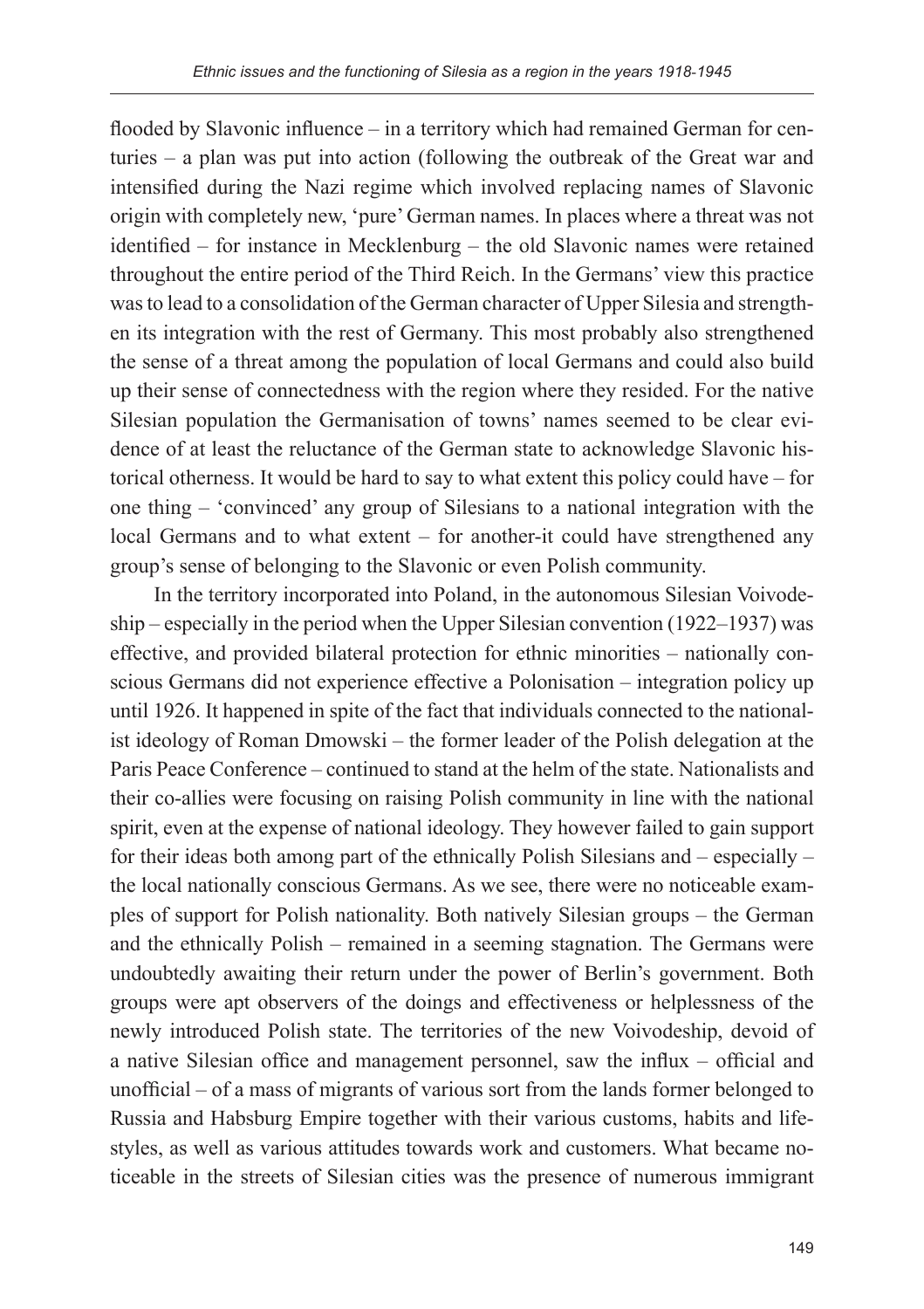Jewish communities seeking to quickly improve their material status. The local Silesian community was treated in a manner that was far beyond their expectations. Silesian Germans en bloc were openly treated as enemies of everything that was Polish. The native Silesians were commonly perceived as secondary citizens, for whom 'the leaseholders' from the former Russian Kingdom of Poland and Galicia attempted to civilize. Silesians (often the veterans of the Silesian Uprisings), were treated on their own land as secondary citizens and thus they perceived the Polish rules with growing criticism. Their initial enthusiasm towards the potentially attractive Polish nation and state which they had awaited both with curiosity and anxiety quickly waned. Similar feelings were becoming more and more common not only in circles with no crystalized national views, but also among the locally nation-conscious Poles. The march to 'Polishness' was rapidly suppressed. Paradoxically this had a unifying effect on the local, Silesian community that was confining itself – in opposition to the Polish state – to its own regional group<sup>26</sup>.

In German Upper Silesia a mixture of a German and native Silesian community resided. The latter was divided into a group which was conscious of its being part of the Polish nation and a much larger group of Silesians who identified themselves with the region or locality itself. This situation did not favour the unification of the inhabitants of the country. All of them were influenced by the policy conducted by the German state, which invariably highlighted the injustice of the division of Upper Silesia and the sense of being threatened by the Polish state approaching from beyond the 'burning border' as it was known. The intention of Berlin was that the policy would lead to the integration of local people and to their identification with 'Germanness'. The German state was also trying to influence the German people who came to reside in Poland and to strengthen the sense of their unity with the German state but also their sense of unity with the remaining Upper Silesian Germans who resided in the territory of the German Reich. The illusion of the region's existence as a uniform organism inhabited by people unfairly divided by territorial borders was persistently maintained.

In the Polish section of Upper Silesia, the local community was also divided, just as on the German side. This fact favoured neither of their senses of regional unity. However, the policy of the Polish state was slightly different than that of

<sup>&</sup>lt;sup>26</sup> There are plenty of literary sources on the subject, many of which have been published only recently. Cf. footnote no 1. and the older publication of Maria Wanda Wanatowicz, *Historia społeczno-polityczna*, pp. 41-144. It is also worth becoming familiar with the almost quarter of a century-old study where the relations in interwar Polish Upper Silesia are very adequately illustrated. Cf.: Mirosława Błaszczak-Wacławik, Wojciech Błasiak, Tomasz Nawrocki, *Górny Śląsk. Szczególny przypadek kulturowy*, Warszawa 1990, pp. 7-41.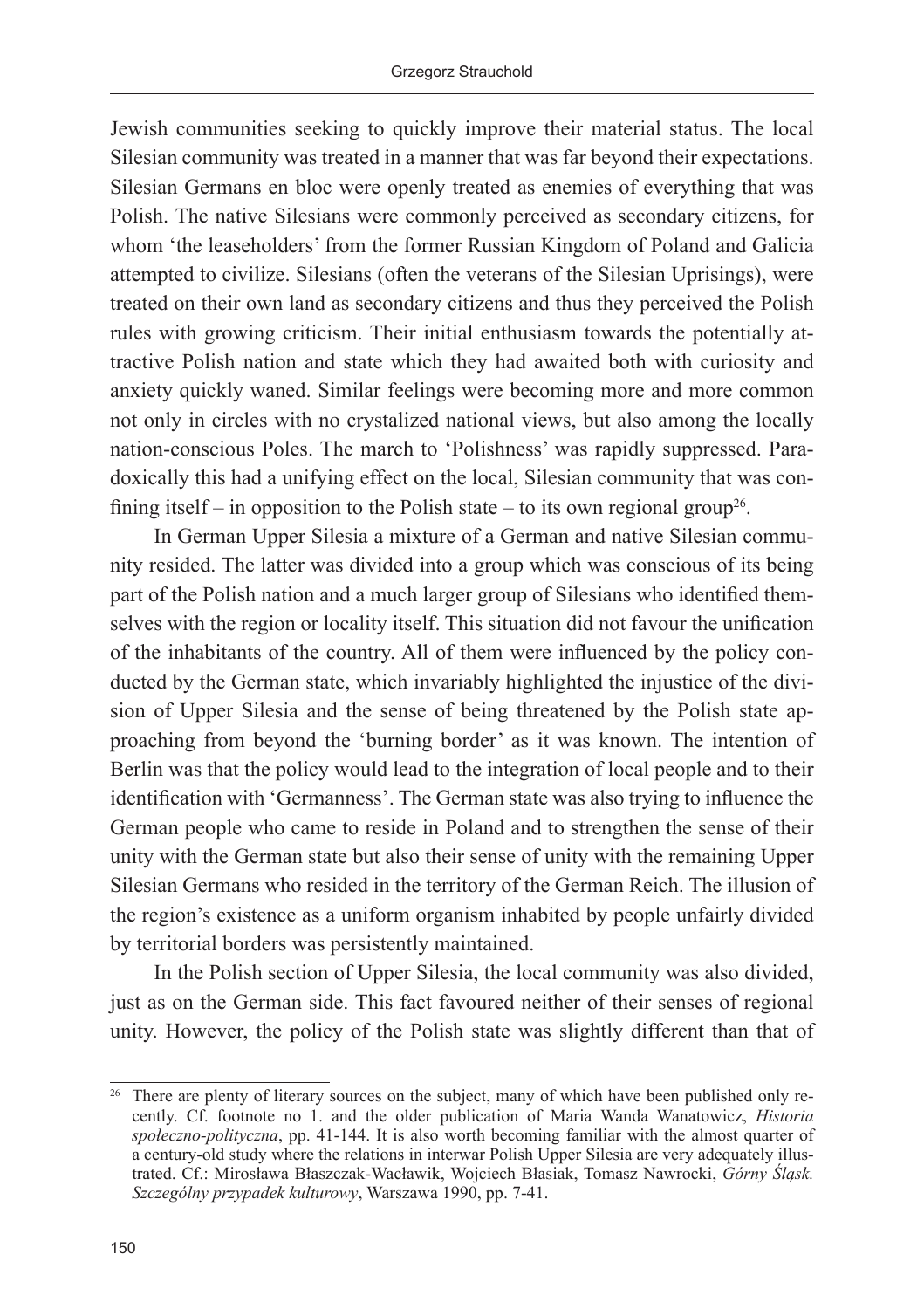Berlin. Warsaw's policy towards the Polish minority residing on the German side was not particularly active. If any attempts were made to strengthen the nationbuilding processes focused on improving identification with the Polish nation, they were not accompanied by any territorial claims towards Germany. Poland, battling with many internal problems, in reference to the territories of Silesian Voivodeship attempted to conduct the policy that would integrate the local people with the remaining part of the Polish nation. At the same time, attempts were made to minimize the role played in this territory by the numerous and economically strong German minority. Under the pretext of democracy, efforts were undertaken to exclude the German national element from social life of Silesian Voivodeship. These actions, motivated by the Polish national interest did not favour integration within the local community. Neither did the Polonisation policy. In the all-Polish context, in principle it was to serve as an integrating factor. In reality, however, for the locally-residing native community it performed the role more of a potentially disintegrating factor by 'removing' part of its representatives from their local groups and incorporating them into the Polish nationality.

At the same time the issues of nationality were inseparably intertwined with purely political ones. After all the measure of successfulness of the Polish state in the Silesian Voivodeship was the ability (or inability) to solve painful issues regarding everyday existence and the social security of multi-member Silesian families.

The day-to-day reality of the Weimar Republic was characterised by economic problems. But even during these materially difficult times, in a country to a large extent impoverished by the Great War, German Upper Silesia was treated with exceptional care. As part of 'the torn-apart country', resting on the Polish-German 'burning border', even in the largely anarchy-dominated Germany, the region was offered continuous ideological care by the state and German patriots who emphasized the injustice that had been done not only to Germany, but also to the local communities through the fragmentation of the region $27$ . In propagandarelated campaigns German elements of local 'Silesianess' were highlighted for instance through the practice of placing schools under the patronage of the eminent German and Silesian poet Joseph von Eichendorff. Also regional Silesian dialects were tolerated – in contrast to the strategy that had been implemented prior to the Great War. The importance of traditional, local, family, and religious values was emphasized. This strategy was also adopted in East Prussia at the time. The purpose of these actions – whose strategic aim was the re-unification of the

<sup>27</sup> J. Nowosielska-Sobel, *Od ziemi rodzinnej*, pp. 375-411.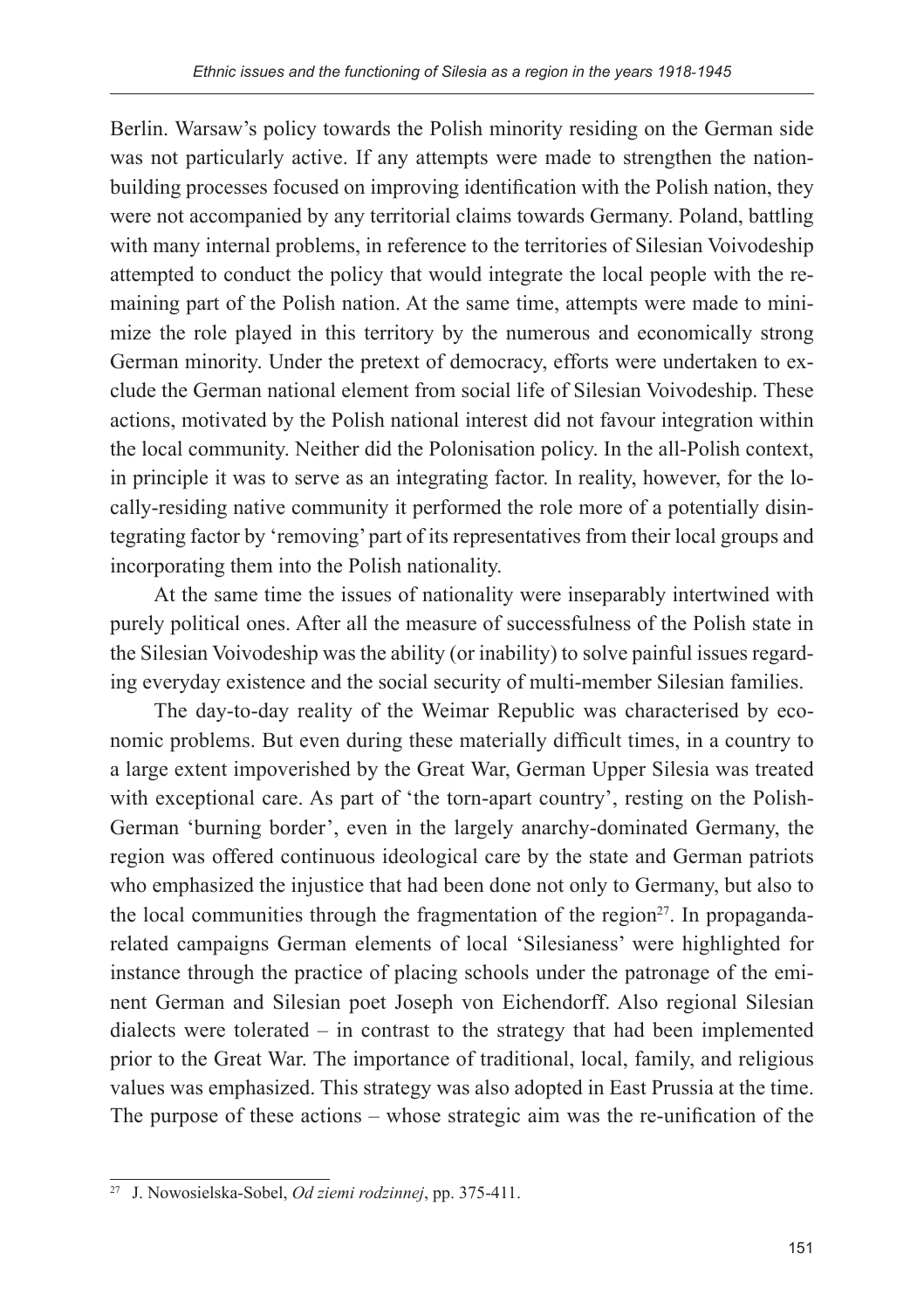country within the German borders – was to develop a possibly widespread sense of affiliation of Silesians with 'Germanness' and of Silesia with Germany.

At the same time heated polemics were taking place within the Polish national minority, as well as a rivalry in the childhood education field. For the German government it was important that the role of the local, minority Polish education be minimized. This sort of activity took place continuously up until the outbreak of the Second World War, and yet was accompanied by a specific, apparent pacification connected with the Polish-German declaration of non-aggression of 193428.

The Jews continued to exert a considerable influence in GermanSilesia, also Lower Silesia. It was Wrocław in Lower Silesia that continued to be the greatest concentration of Jews in Silesia. Their community – as I have already pointed out – was steadily drawing closer to self-identification with the German nation. This tendency prevailed even in spite of the unfavourable feelings towards the Jews manifested following the First World War, when they were being repeatedly accused of sharing-responsibility for the defeat and for the propagation of the communist ideas. This last charge was false particularly in reference to the Jews who were owners of mid to large-sized businesses and those who worked in the liberal professions.

The situation in Germany had become even more complicated at the turn of the 1930s when Germany saw the rise of the national extremist but also the socially radical, and at that moment, left-wing Nazi Party (the National Socialist German Workers' Party, abbreviated as NSDAP) under the leadership of Adolf Hitler. The party wanted to reach every group and class of the contemporary German society. Its ideologists focused their attention-alongside the workers and members of the urban middle class-on the peasants, whom the communists had nothing to offer. Therefore, efforts were undertaken to integrate at least a part of the Silesians, labourers or peasants (and independent of their national attitudes) around the totalitarian proposals put forward by NSDAP. Nonetheless, it was not an easy task for the Nazis to approach traditional, Upper Silesian communities that were much attached to Catholicism. The Catholic Centre Party continued to enjoy a very high position in the area. Local Catholics (with various national attitudes) were therefore focused around political religious parties. This was for sure-to a certain extent-a locally integrating factor. At the same time the expansive Nazis were doing their best to implement their vision of a uniform German nation. To accomplish this mission they were using-especially after coming to power-radical and repressive methods. This was no doubt a factor which consolidated the disintegration of local communities. The Nazis were extreme nationalists. What could

<sup>28</sup> It is worth mentioning here a study of a Wrocław historian, which is still relevant today: Wojciech Wrzesiński, *Polski ruch narodowy w Niemczech*, Poznań 1970.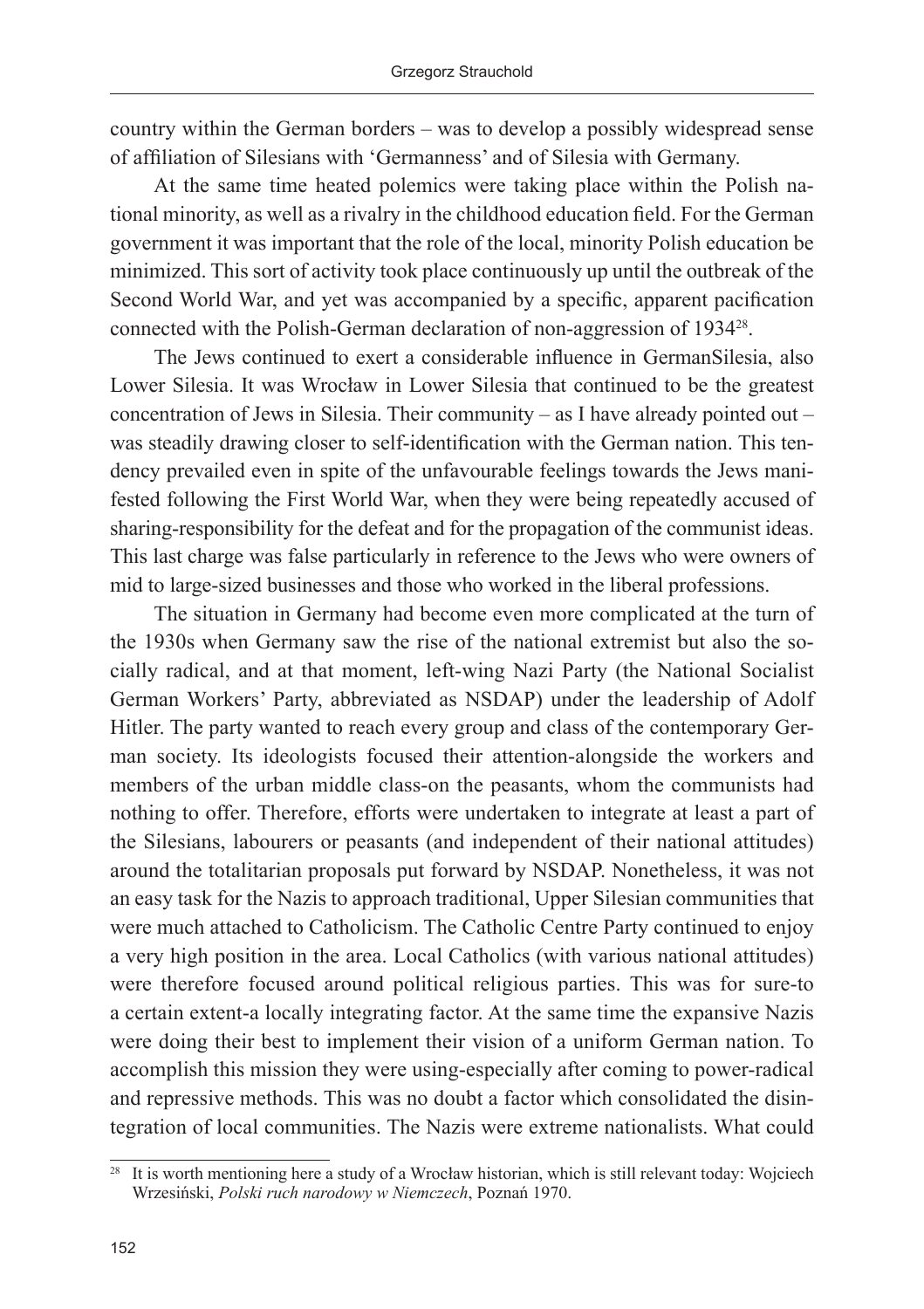not be therefore underestimated were their intentions to attract the so far undecided Upper Silesians to German nationalism. While not leaving behind the potential influence exerted on this segment of the population by the national socialists we need to highlight the integrating role of German-nationalist slogans such as *Deutschland erwache* ('Germany, wake up'). The ideas of Nazism were also directed towards the German segment of the population in the Polish Silesian Voivodeship<sup>29</sup>.

In the Polish part of Upper Silesia the aforementioned unfavourable circumstances of the initial years of the Polish administration were multiplied by the country's difficult economic situation. The loss of the German market, intensified by the German-Polish customs war, were very difficult conditions for the newly created state – *nolens volens* – which exerted a negative impact (from the point of view of the purposes of the Polish state) on the attitudes of many Silesians. If it was normal that the local Germans did not feel naturally connected to the completely alien Polish state, native Silesians had to wrestle with the difficult conditions of material life, as well as with the difficult conditions of existence within a country for which they were nominally Poles. It was indeed so even though many of them identified themselves neither with the country nor with the nation. Silesians – even those converted to 'Polishness' – still had to struggle with the crisis of an internal conviction of accuracy – or inaccuracy – of choosing a Polish nationalist (national) option. They felt underestimated by the Polish government. As a matter of fact they were indeed often removed from administrative functions under the pretext of a lack of formal education and inadequate knowledge of Polish. The Upper Silesian dialect was commonly, publicly ridiculed by the immigrant, 'ordinary' Poles, but also by official factors. One of the results of this situation was the revival of the idea of Silesian separatism.

This situation in this territory was additionally complicated by the existence of a strong, in an organizational and economic sense (also thanks to considerable support from Berlin) German minority, who strongly criticised the fact they were being forced to reside in Poland. The aforementioned factors were responsible for the fact that the state of social and national disintegration was maintained in the formally autonomous Silesian Voivodeship.

The Polish policy towards the residents of Upper Silesia underwent radical changes following the May Coup d'Etat of 1926 carried out by Marshal Józef Piłsudski. The previous policy of Polonisation, conducted based on the ideology of National Democracy was rather unsuccessful. The rules of the so-called Sanation personified by the new Voivode, Michał Grażyński, abusing slogans of state policy,

<sup>29</sup> Ewa Waszkiewicz, *Doktryna hitlerowska wśród mniejszości niemieckiej w województwie śląskim w latach 1918-1939*, Wrocław 2001.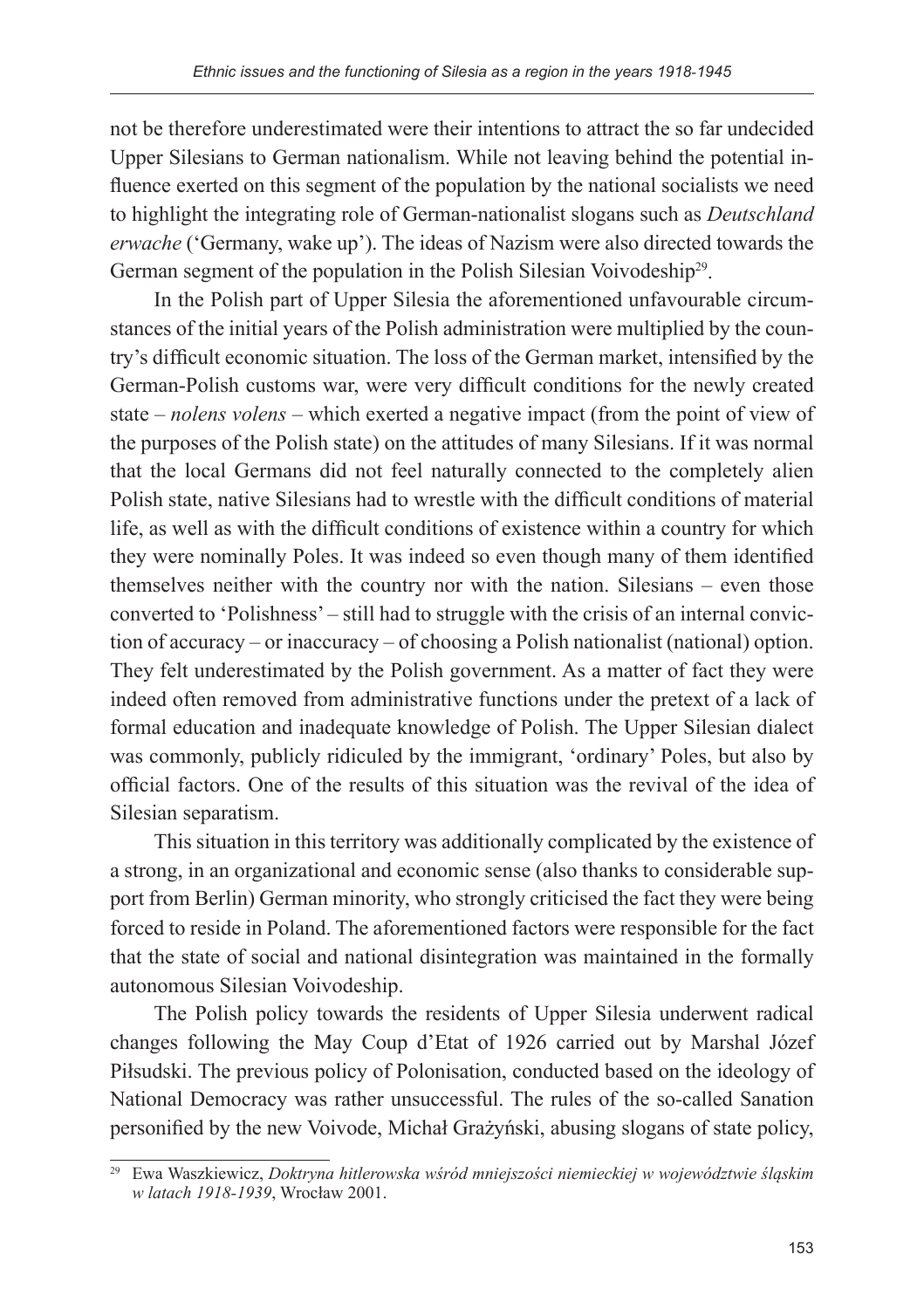were tantamount to – as a matter of fact – severe anti-German and pro-Polish policy. Gradually this policy started to bring about success. Hard to define in terms of size and origin groups of the native, younger generations began to identify themselves with the state and with the Polish nation<sup>30</sup>. At the same time this often ruthless activity of Michał Grażyński simply prompted the hatred of large parts of the Silesian population, who were far from identifying with the despised Polish nation. This was the factor which could encourage these circles both to identify themselves with 'Germanness' but also to consolidate their sense of being part of the 'Regional Silesian Group'.

For a couple of years following the Nazis' rise to power in Germany in January 1933 – with no clear counteraction of the Polish government – there was a partial Nazification (although never total) of the German minority movement. It was toned down by the Polish-German declaration of 1934 but due to the opposite aims of Poland and Germany in Upper Silesia (in both halves of the population) local relations were gradually worsened as the conflict between Berlin and Warsaw at the close of the 1930s was increasing.

Following the legal, constitutional assumption of power over Germany, the Nazis moved on to the implementation of their new economic policy on a grand scale. The policy seemed to confirm their declarations on the building of social security. This had to be of much significance for the vast industrial territories of Upper Silesia, though the Nazis did not enjoy as much support from the local population as they did from that of Lower Silesia. At the same time the policy of attracting society to the new totalitarian power was supported by the excessive use of nationalist slogans and using them as the basis for shaping educational policy. Also the totalitarian policy of providing citizens with social care for their entire lives bore fruit in an effective plan to focus part of the Silesian (also native) youth and indoctrinated children around the person of Chancellor Adolf Hitler.

No doubt the 'high-sounding' and much more modestly implemented social policy of the Nazis consolidated among the most impoverished classes of society the looming sense of social justice, when the state would prevent an uncertain future and even create a stable foundation for prosperity. The growing integrity of the Nazi policy had to be coupled with the progressive erosion (the extent of which was difficult to estimate) of part of the historically Silesian circles. The policy bore fruit in the shrinking of the group of people who gravitated towards this 'Germanness' (mostly) or 'Polishness' at the expense of the ongoing (especially in the villages) regionalism.

<sup>30</sup> Cf.: M. Czapliński, *Dzieje Śląska*, pp. 394-406; M.W. Wanatowicz, *Historia społeczno-polityczna*, pp. 41-144.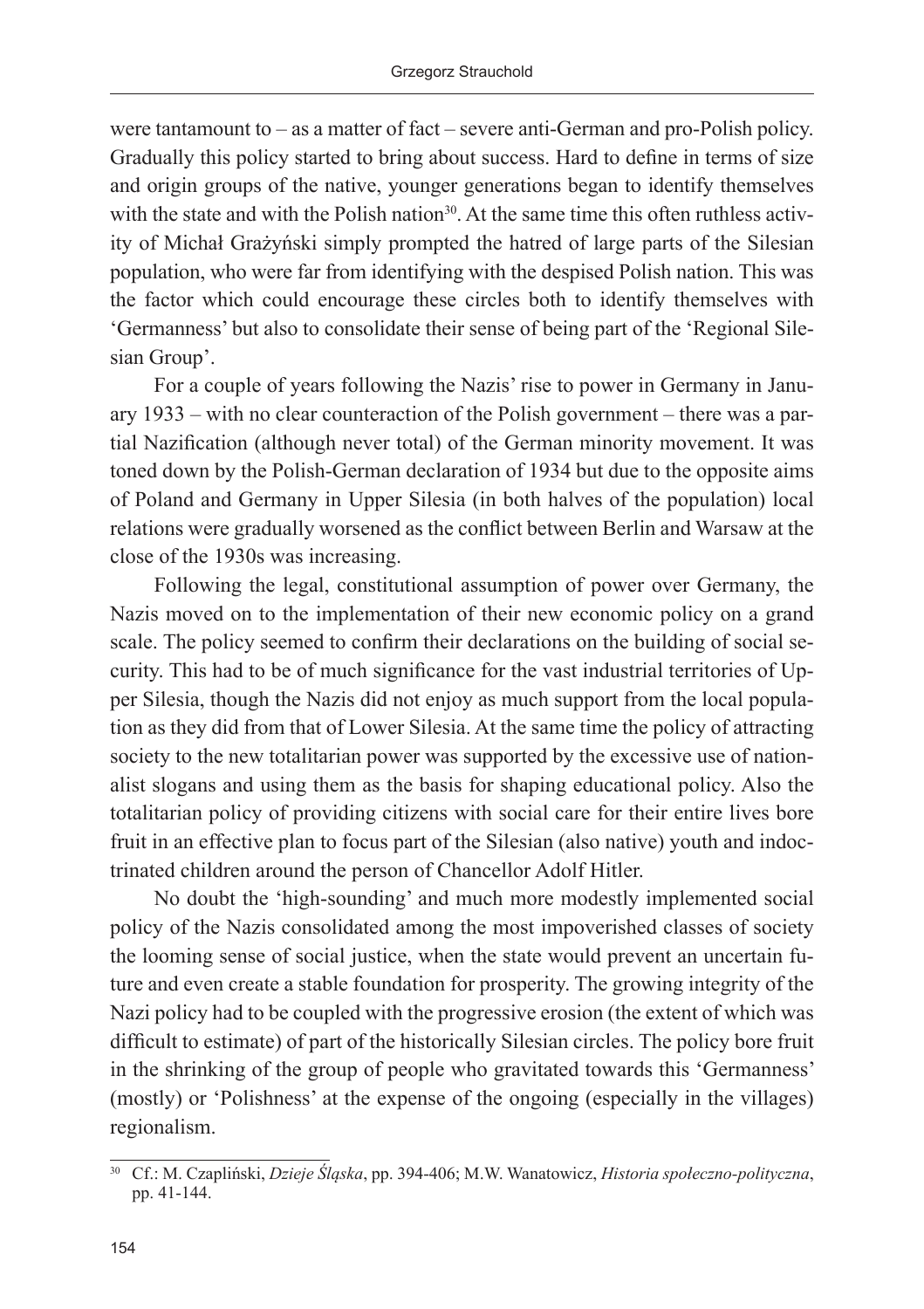At the end of the 1930s the growing and increasingly evident Polish-German conflict towards the close of the period of peace brought about a growing tensions in Opole Silesia, resulting in an almost total cessation of Polish activity in this territory (also because of acts of terror).

In their attacks, the German Nazis were in fact not striving to completely liquidate 'Polishness'. Their purpose was to attract native Silesians to the ideology and nationalist slogans of the NSDAP. The policy they implemented with the local Jewish population in mind was quite different. The Jews were classified, in principle, as the worst enemy of Germans and 'Germanness'. Their fate was identical to that of the Jews in the entirety of contemporary Germany. Only to some extent and to a certain moment (up until 1937) could the Upper Silesian Jews count on the protection of the expiring Upper Silesian convention. This 'besieged community' as it was defined in the literature was gradually being deprived of all its rights. Its living space was increasingly whittled away at, regulated by increasingly restrictive rules-starting from the renowned Nuremberg Laws of 1934. The 'Crystal Night' of 1938, as it became known, put an effective and drastic end to the Jews' 'normal' functioning in the policed, racist and extremely anti-Semitic Germany. During this pogrom Wrocław suffered an irretrievable loss, namely, the destruction of one of the greatest synagogues in Germany. During the Second World War, in the early 1940s, Silesian Jews were deported to mass extermination camps and slaughtered. Only a few survived $31$ .

Right after the First World War problems arose prompted by the unfulfilled territorial expectations of Prague and its stillborn dreams of rallying Poles from Zaolzie (the western part of Czech Cieszyn Silesia) around Czechoslovakia to which the Czech nation found their radical although temporary solution at the close of the 1930s. At the time of 'the disassembling' of the Czechoslovakian state, and beginning with the Munich agreement of the 30<sup>th</sup> September 1938, Warsaw decided to settle this 'old' score. The Polish party forced Prague-by means of an armed ultimatum-to perform a territorial cession to the benefit of Poland. At the beginning of October the disputed territory (in 1919 annexed by the Czechoslovakian soldiers as a result of an armed attack) was incorporated into Poland. The occupation process of these territories was accompanied by a large-scale propaganda campaign and described as the fair recovery of territories annexed by the Czechs.<sup>32</sup> It was also

<sup>31</sup> Cf. i.e.: Abraham Ascher, *The Jews of Breslau under Nazism*, Stanford 2007; Willy Cohn, *Żadnego prawa – nigdzie. Dziennik z Breslau 1933-1941*, selected fragments by Norbert Conrads, Wrocław 2010 (original title: *Kein Recht, nirgends. Breslauer Tagebücher 1933-1941*, Köln 2008).

<sup>&</sup>lt;sup>32</sup> See a very interesting – Polish-Czech – work on the subject that has been published only recently: K. Nowak, *Między historiografią polską a czeską*; Mecislav Borak, *W czechosłowackiej i czeskiej historiografii*, [in:] *Historia Górnego Śląska*, pp. 449-455.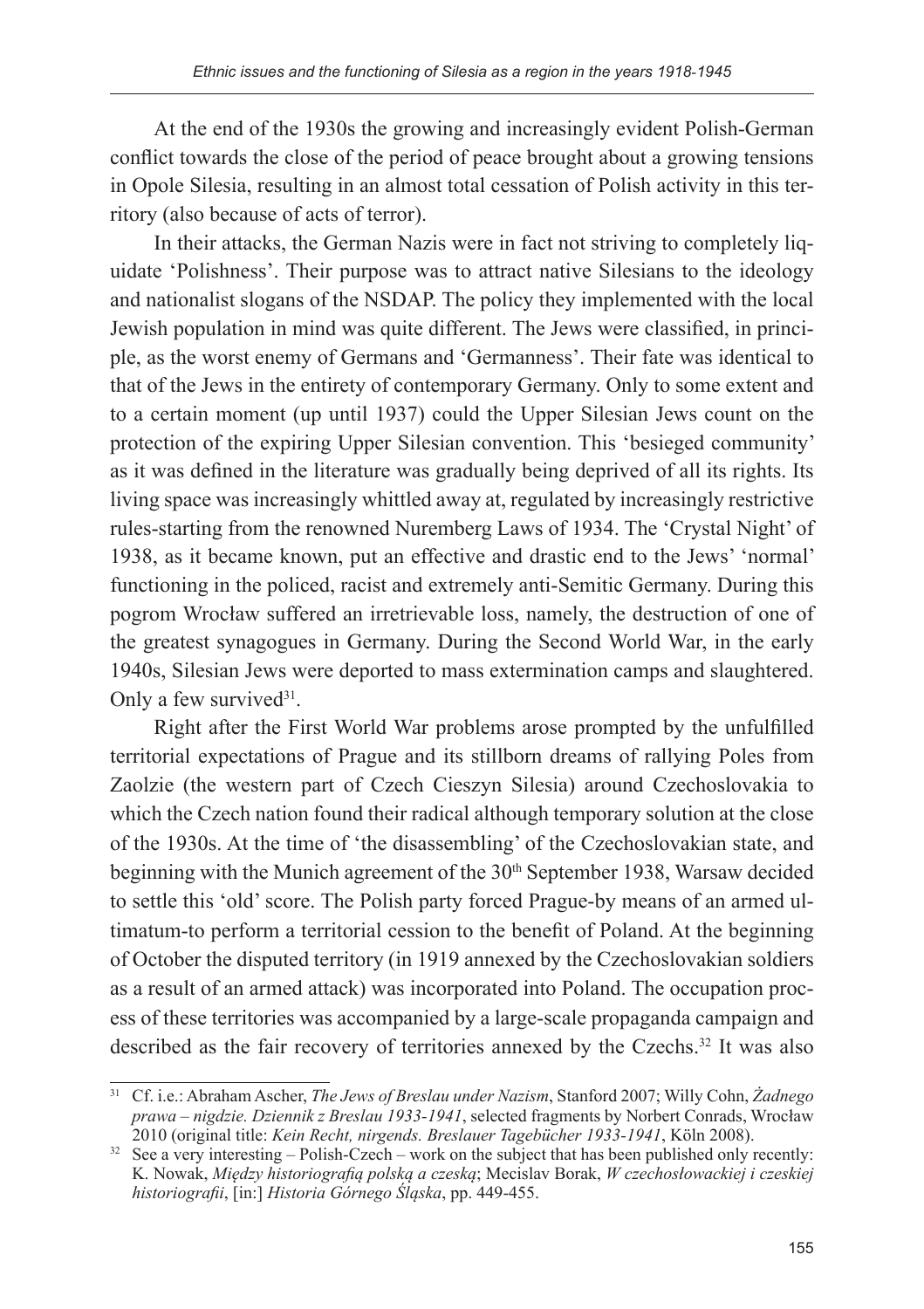meant to be an – as it later turned out a very much deceptive – expression of conviction of the superpower status of Poland at least in this region of Europe.

An undoubtedly large proportion of local Silesians (whose size is difficult to assess) derived a sense of satisfaction by becoming part of Poland. Neither did they hide their pro-Polish national feelings. The participation of Poland – even though it was justified by the fact of its formerly being treated unfairly – in the partition of the neighbouring country resulted in the two Slavonic countries being again divided by a chasm. The Poles from Zaolzie who were to pay for this in 1945 following the rebuilding – the shape of which took its borders from before the Munich conference – of the Czechoslovakian state.

During the war these territories became the administrative units of the German Reich and were subject to campaigns similar to that of the *Volkslist* in Upper Silesia. The effect of such a campaign was to lead to a complete 'Germanisation' of the local population, and on a short-term basis to bring them into the scope of German influence as well as forcing them to serve in the German army. Also these doings, undertaken immediately following the war, became a pretext for the Czech party to repress the Polish community of Zaolzie.

## **Silesia during the Second World War33**

The war, initiated by the invasion of Poland, manifested itself in radical ethnic tensions in the Polish part of Upper Silesia (in the German part the possibilities to display pro-Polish attitudes had been previously almost totally prevented). The joyful welcoming of the German troops, 'liberators', in Silesian towns was not always a result of the German, Nazi propaganda. Following the annexation of the Polish parts of Upper Silesia, the German Nazis set about liquidating all forms of an organized Polish national movement. The strategic aim of the Germans from the very beginning was the complete Germanisation of the annexed Upper Silesian territories and the optimal elimination of pro-Polish national attitudes or expectations. The aim of the German nationalists was the administrative and forceful creation of a state of social unity in this territory, which was to become a fundamental condition by which all its inhabitants could identify themselves with the German nationality. This policy

<sup>&</sup>lt;sup>33</sup> On the subject of issues connected with the participation of both parts of Silesia in the Second World War cf. – of older studies – for example: *Śląsk wobec wojny polsko-niemieckiej 1939 r.*, ed. Wojciech Wrzesiński, Wrocław-Warszawa 1990; Mirosława Błaszczak-Wacławik, *Zbiorowość śląska w okresie okupacji niemieckiej*, [in:] Mirosława Błaszczak-Wacławik, Wojciech Błasiak, Tomasz Nawrocki, *Górny Śląsk. Szczególny przypadek kulturowy*, p. 41-65; M.W. Wanatowicz, *Historia społeczno-polityczna*, pp. 41-65.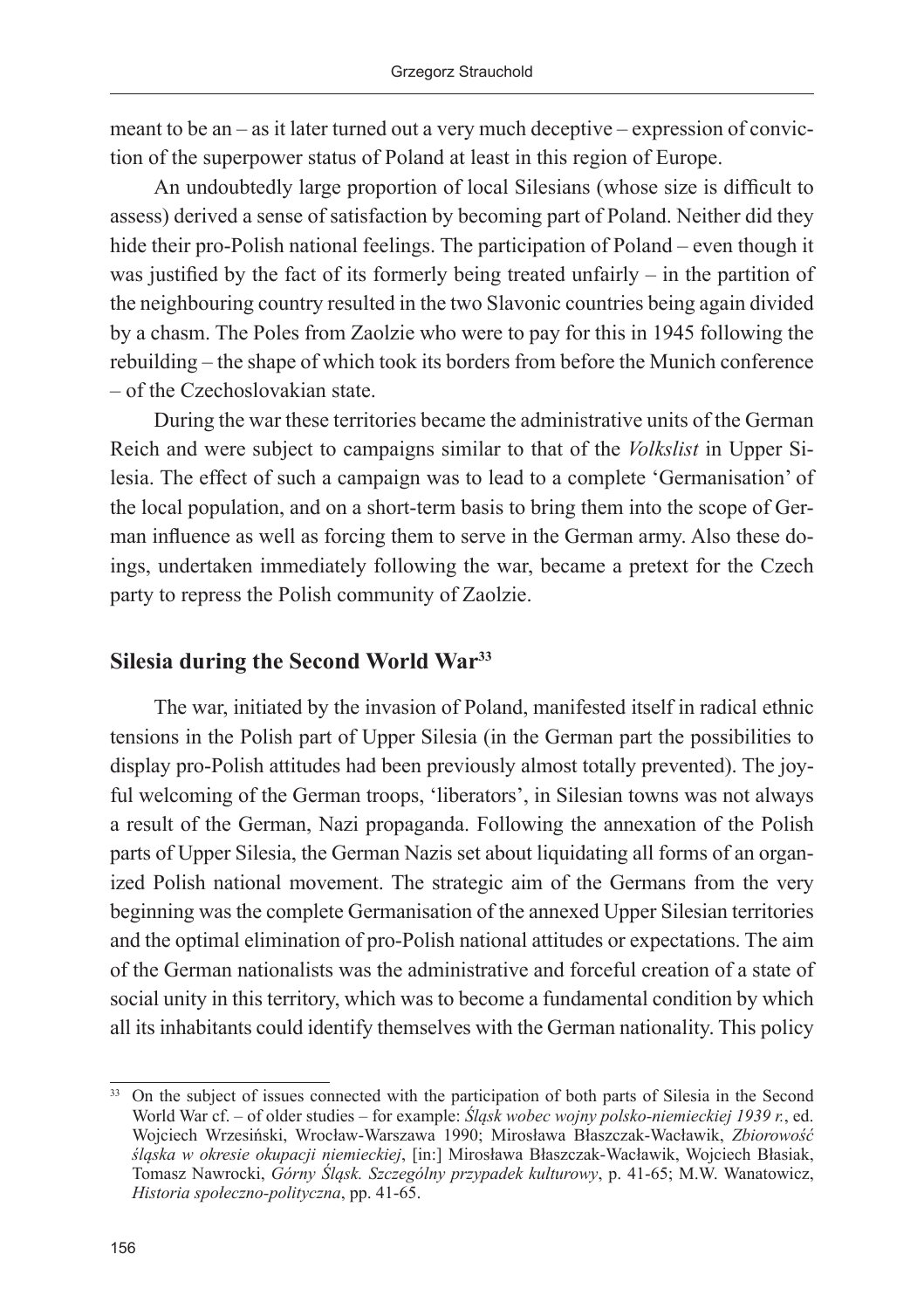undoubtedly contributed to the deepening of divisions among the native people of Silesia and to the disintegration of this group.

The situation in both parts of Upper Silesia reunited within the actual territory of Germany was not identical34. Opole Silesia was treated by Berlin as German both in terms of ethnicity as well as territory;(the local population of Poles was marginalized; this was also the purpose of the Nazi People's List (*Volkslist*) of 1939). Indeed, all forms of Polish activity (such as education, publishing, self-organisation) and displaying a pro-Polish national attitude were suppressed. The residents of the region as German citizens were by definition, as were the inhabitants of Germany, obliged to serve in German military formations. At the same time the local people during the war were witnessing terrible atrocities inflicted upon great masses of foreign forced labourers and prisoners of the Nazi concentration camps working in local industrial and farming facilities. It would be nonetheless difficult-in the face of a lack of reliable sources-to assess what exactly the influence of these events and observations was on the potential variability and shaping of ethnic and ideological attitudes of native Silesians.

Inasmuch as pre-war Silesia was 'mute', the situation in Polish Silesia (at the time part of Germany) was all the more so dynamic. It was also there that efforts were undertaken for the quickest possible integration of both the territory and its citizens with the Germans. This integration consisted of a striving for the quickest possible Germanisation of the entire local population. As a matter of fact, it is beyond a doubt that in the face of such a radically changing situation, due to the repressions, but also because they were so impressed by the brilliant German victories in the first years of war, a hard to identify group of native Silesians consciously took the German side and started to identify themselves with the Nazi objectives. It was similar also when it comes to the local indigenous Germans and previously Germanised native inhabitants. For part of them this was made all the easier as their thoughts had already earlier gravitated towards accepting German nationality. This deepening state of fragmentation of the local communities did not however mean an increase in significance of the Germanised Silesians in the territory they inhabited. The Nazis were not going to leave too much power in the hands of the local people. They carried out a policy of relying on immigrants from outside Upper Silesia.

The Polish citizens (in accordance with the rules of international law they formally maintained this status, which was unacceptable for the Nazis) were included in the so-called German People's List. The idea to divide those listed into

<sup>34</sup> Cf.: M. Czapliński, *Dzieje Śląska*, pp.406-424; Ryszard Kaczmarek, *II wojna światowa (1939- 1945)*, [in:] *Historia Górnego Śląska*, pp. 255-266.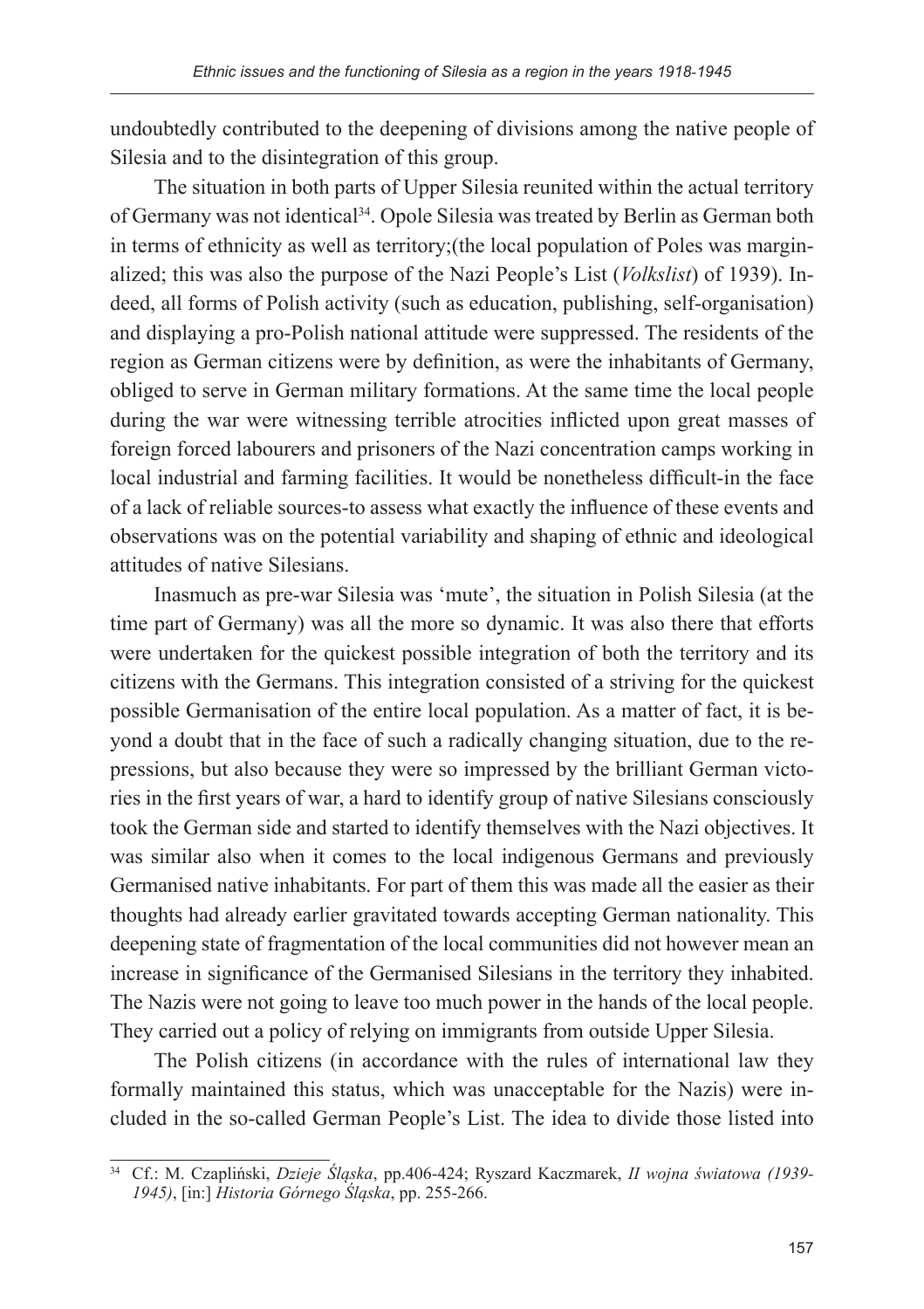four groups was to facilitate the gradual liquidation of potential or active Polish pro-national attitudes. The list was also to enable a balanced calculation of the German demographical potential in this territory and to eliminate the potential activity of the Polish resistance movement as well as propaganda of Polish government in exile. Differently classified locals were also supposed to be entirely engaged in the military life of the German state. For this purpose German Nazi organizations were actively extended.

The locals were above all to serve as the source of recruits for the German armed forces. The omnipresent German propaganda was reaching to the local native communities and wreaking moral havoc among the members of the younger generations. The opposing Polish side both could and indeed did make attempts to influence the society, even by means of the Catholic Church's activity. These institutions – just as the Polish government in exile – discreetly encouraged people to sign the *Volkslist* in order to avoid 'biological losses of the population', which was to return to the territory of the Polish state following, as it was assumed, the quickly concluded war resulting in Hitler's defeat.

The failures of the Nazi-German integration were especially evident in the two last years of the war, and especially when, in 1944, several thousand German soldiers from the Polish section of Upper Silesia deserted the German army and, as if to verify their attitude, were included in the Polish army on the Italian front. This considerable number of deserters – produced not only in the last years of the global conflict – was composed both of individuals who were disappointed by Nazism, 'Germanness' and the German state (a drawing-away factor) as well as of a group that was very difficult to define, and whose choices had been made under fear of being forced to personally bear the consequences of the expected defeat of Germany. The German government were also noticing the growing – during the ongoing Second World War – practice of using the Silesian dialect and Polish.

At the outset of 1945 the Germans were forced out of Polish Upper Silesia, and soon later out of Opole Silesia by the Red Army which was approaching from the east. The German occupation was replaced by the horrifying and murderous yet temporary Soviet occupation.

### **Conclusions**

Over a period of approximately half a century the inhabitants of Silesia had been subjected to the overwhelming pressure of these restless times. The Jewish people fewer in number who in the vast majority were Germans of Jewish origin,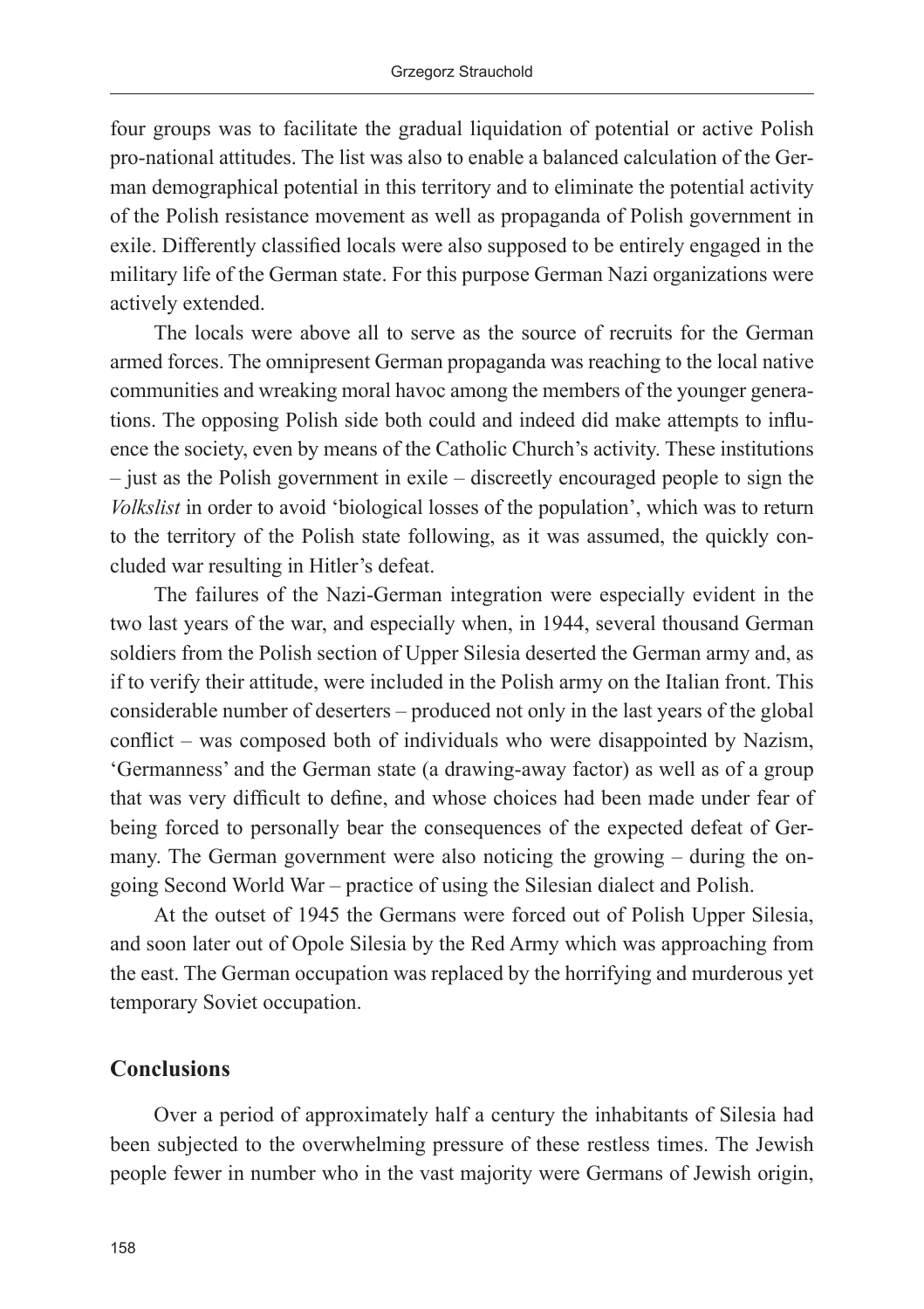and not infrequently functioned outside Judaism, in the 1940s found themselves on the verge of total physical annihilation. In the Second Reich and in the Prussian state they were responsible for the modernisation of Germany. They, too, often played important political roles; in the period prior to the Great War they were the driving force of urbanisation and industrialisation. The German Jews, in the number of ten thousand, fell fatal victims of the First World War military campaigns. Following the defeat and fall of the Empire these were the Jews who were accused of co-participation in the plot against the German state and they shared at least part of the responsibility for the alleged 'stab in the back' which resulted in defeat. These events had (but rather did not make use of) their potential to hamper the process of the gradual gravitation of consecutive citizens of the German Reich of Jewish origin towards absolute affiliation with the German nation, its culture and civilisation. This process was violently stopped, starting with the outset of 1939, which marked the assumption of power by the Nazis headed by Adolf Hitler. The NSDAP came to power by bandying around extremely racist anti-Semitic slogans. During the 1930s, beginning with the famous Nuremberg Laws of 1934 the Jews were gradually deprived of their civil rights. In spite of the fact that up until 1937 in the territory of German Upper Silesia they were still being protected by the Upper Silesian convention (1922-1937) this fact did not prevent them from falling victim to the all-German bloody pogrom of 1938 called 'the Crystal Night'. As a result of the 1940s deportations of the Jewish population from Silesia to mass extermination camps, their functioning in society was brought to a horrible and permanent end. Very few Silesian Jews managed to live through the Second World War. It is most probable that the Silesian-Jewish population residing in Silesia contributed to the integration of the local community. Yet, this was only in the dimension of its sense of a connection with the German population. So, the Jews could feel like 'locals' only inasmuch as the local Germans felt like locals as well.

The local Germans in the period prior to the First World War – originating both from the group which had been migrating to this territory for several hundred years and from the group of Germanised native Silesians – had a sense of residing in a specific, ethnically mixed area. Both these groups were subject to two, by no means unconnected processes. The first one was the growing sense of being part of a uniform community of all Germans focused on the German Reich. The second was-the ever-strengthening-sense of connection with the region of their residence<sup>35</sup>. What was then undoubtedly taking place was a process of mutual integration of part of the local community focused around the German national core. The German

<sup>35</sup> Cf. relevant chapters: Joanna Nowosielska-Sobel, *Od ziemi rodzinnej*.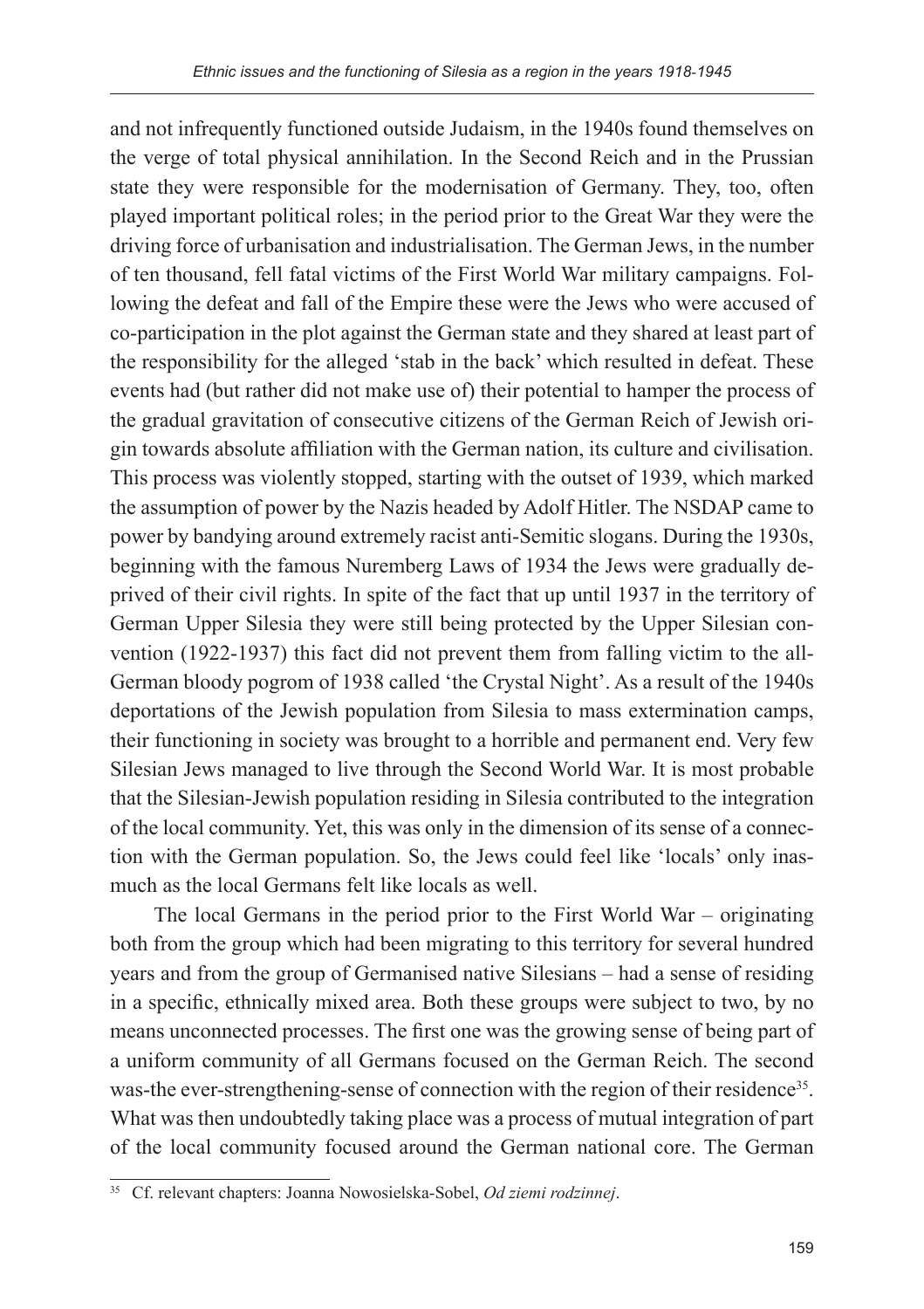academics have even recently mentioned the existence of 'a Silesian tribe' in order to illustrate the unity of this local community<sup>36</sup>.

At the same time this three-sided processes were taking place among the local Upper Silesian population. The group showed a continuous sense of being part of the local community which was diametrically opposed to that of the Germans. Their sense of unity was consolidated by the conscious fact of their longstanding residence in their own territory among the same – both close and distant – neighbours spent communicating by means of a commonly understood dialect. From this segment of the population groups of people who confirmed their affiliation with the German of Polish nation started to break free which was viewed by locals as a disintegrating factor. What needs to be remembered here is support of the idea of politically independent Upper Silesian people and country by a separate activists. Ideologically they were headed towards a unification of the entire native Upper Silesian community within a uniform nation. This was therefore a factor whose clear objective was to integrate the Slavonic inhabitants of the region. Yet, contrary to the expectations of Silesian separatists they did not gain wider social support, and they were in fact eliminated from the political life by both Polish and German activists.

During the quarter of a century that followed the Great War, the Silesian Germans were growing generally, as a result of the continuous activity of the German nationalist circles within the community of nearly a million Silesians whose members were ethnically Polish. This process was alternatively slowing down and speeding up in the years immediately following the First World War. As a result of the plebiscite, Upper Silesia witnessed a polarization of national attitudes (towards a crystallized 'Germanness' or 'Polishness') among the nationally-neutral, ethnically Polish population of Silesia. This fragmentation of Silesia brought about important consequences for the existence – as a uniform group – of the local population. The local Germans, who prior to the war were largely focused on the ideal of localness, suddenly found themselves residing in two hostile countries. Similarly, the local Silesians found themselves divided by an unfriendly border. This was undoubtedly a factor which contributed to the disintegration of these communities.

The divided Upper Silesia continued to witness the progress of these nationbuilding processes. On the German side of the border, despite the Upper Silesian Convention which had been put into effect thereby protecting the Polish minoritywhich no doubt existed there officially represented by the legally-operating Association of Poles in Germany – some groups nonetheless seemed to gravitate towards

<sup>&</sup>lt;sup>36</sup> This thesis appears several times in the deliberations contained in the book of Joachim Bahlcke. Cf.: Joachim Bahlcke et. al., *Śląsk i Ślązacy*.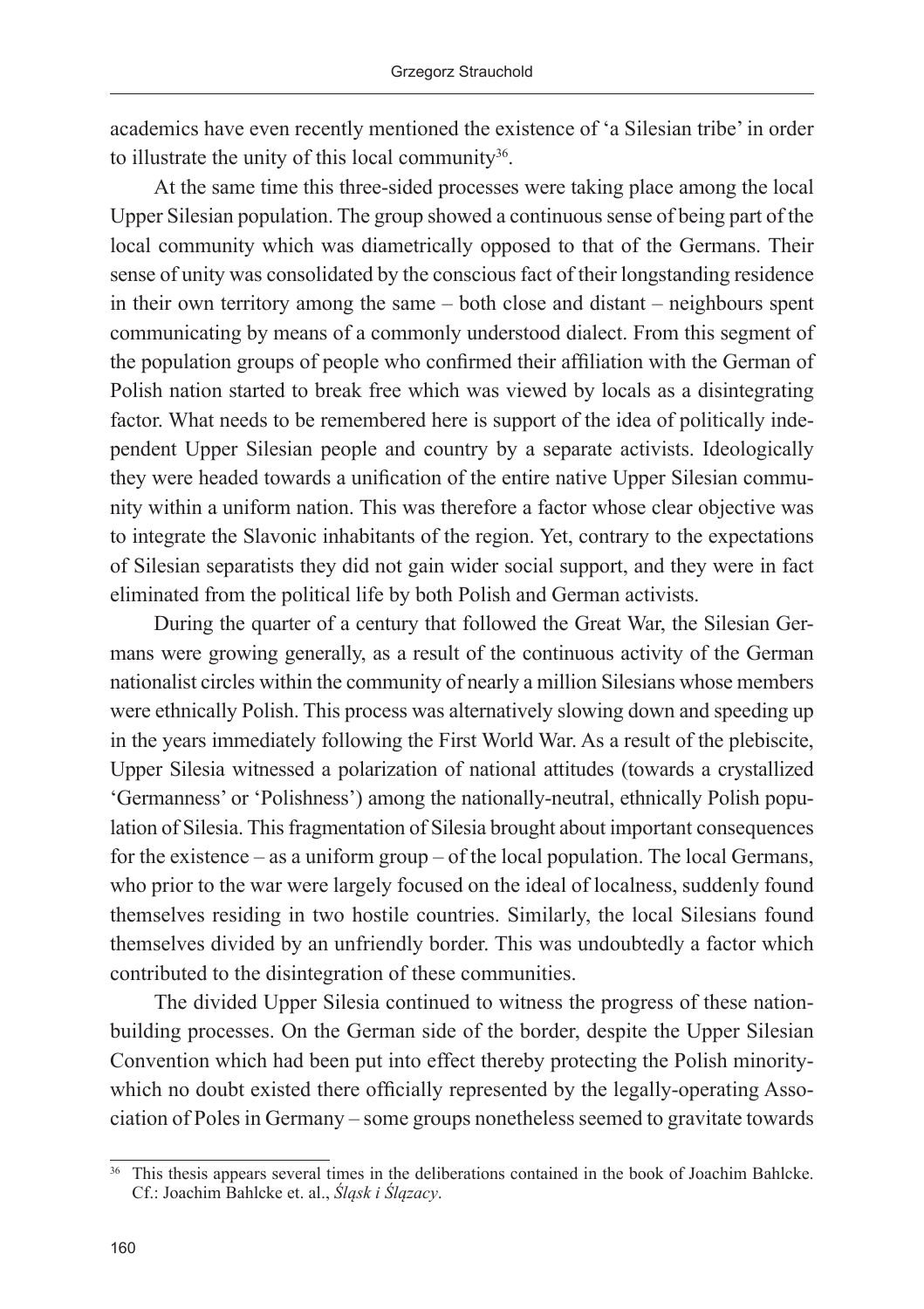German nationality. This process was radically sped up under the rule of the national socialists. In the context of the anti-Polish activities, which following the worsening of Polish-German national relations assumed the characteristics of pure terror, the Germanisation of Silesian children and youths, who were additionally lured with the slogans of National Socialism, progressed. The mixture of very complex issues connected with this phenomenon was to face the Polish state with the advent of the winter of 1945 when following the arrival of the Red Army both parts of Upper Silesia saw the introduction of a new Polish administration.

The aforementioned processes, most importantly those related to Germanisation (voluntary and involuntary), were significant disintegration factors of the local community. Nonetheless, even during the reign of the Nazis, and despite the progressing Germanisation and ideologisation of the children and youth, the Upper Silesian, regional core continued to last.

On the Polish side of the border the clash between the intentions of the generally anti-Polish, well organized and economically strong German minority and the representatives of the Polish state striving to Polonise the Upper Silesian territories that were controlled by them from 1922 continued. Poles also had some successes on their account. In 1927 the Priest Emil Szramek, a native Upper Silesian, became the head of the Upper Silesian Society of Friends of Science established at the close of the 19th century. This greatly contributed to the development of the local Silesian/Polish intelligentsia. The symbol of Polonisation and anti-German activity of the voivode Michał Grażyński was the foundation, in the 1930s, of the Silesian Institute in Katowice – an institution created by immigrant Poles. The Polonisation policy of Warsaw, whose prerogative was national raison d'etat, was targeted at the local communities including Silesian Germans, who were considered harmful, as well as ethnically Slavonic/Polish Silesians. When viewing this group as a regionally – although often passively – uniform community, the Polish state's actions against it were a significant factor in its disintegration. In spite of this fact, outside the group which was conscious of its 'Polishness' there was a large group whose members first and foremost identified themselves with their local, regional communities. The inevitable mistakes of the Polish administration whose members originated from outside the Silesian Voivodeship, namely from the lands of former Russian and Habsburg states, made it not in the least easier for the people to choose Polish nationality. But also on the German side, despite the seemingly utmost affiliation to 'Germanness' there were still a group of people who identified themselves first and foremost with 'Silesianness'.